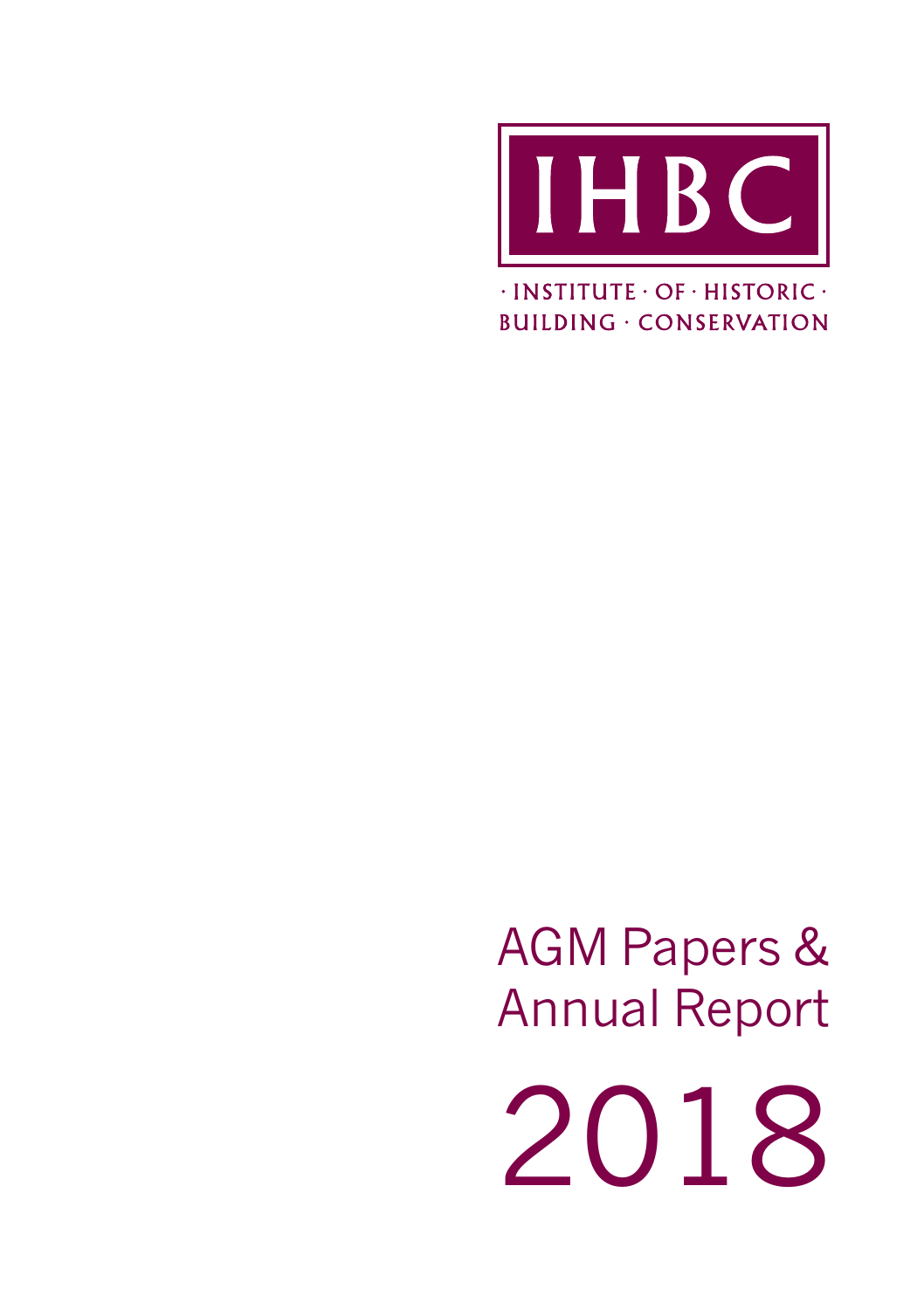## Institute of Historic Building Conservation ANNUAL GENERAL MEETING

**5.15pm, Friday 22 June 2018 at Riddel Hall, Queen's University Belfast, 185 Stranmillis Road BT9 5EE**

## **AGENDA**

- 1 Apologies for absence
- 2 Minutes of the 2017 AGM of the IHBC. *Resolution 1: Adoption* To adopt the Minutes of the Annual General Meeting of the Institute of Historic Building Conservation (IHBC) held at The Garratt Suite, Museum of Science and Industry (MOSI), Liverpool Road, Manchester M3 4FP on Friday 24 June 2017
- 3 Council's report. *Resolution 2: Adoption* To adopt the IHBC Council's Report for the year ending 30 September 2017
- 4 Financial statement and treasurer's report:

Accounts. *Resolution 3: Receipt*

To receive the reports of the Hon Treasurer and Council for the financial year 1 October 2016 to 30 September 2017 and to approve the accounts for that period

Independent Examiners. *Resolution 4: Appointment*

To appoint Larking Gowen, chartered accountants, as independent examiners to the institute, to hold office from the conclusion of the present General Meeting until the conclusion of the next General Meeting at which accounts in respect of an accounting reference period are laid

- 5 Appointment of elected officers. *Resolution 5: Appointment* To appoint as trustees and directors of the IHBC the officers with a majority of votes cast in support of their nomination in accordance with the IHBC's Memorandum and Articles of Association (See AGM papers)
- 6 Ratification of branch nominations. *Resolution 6: Ratification* To ratify the nominations as trustees and directors of the IHBC by IHBC branches as notified to the council in accordance with the IHBC's Memorandum and Articles of Association (See AGM papers)
- 7 Motions to the AGM

*At the time of going to press no motions had been received at the institute's offices. Following the AGM there will be an opportunity to discuss current issues.*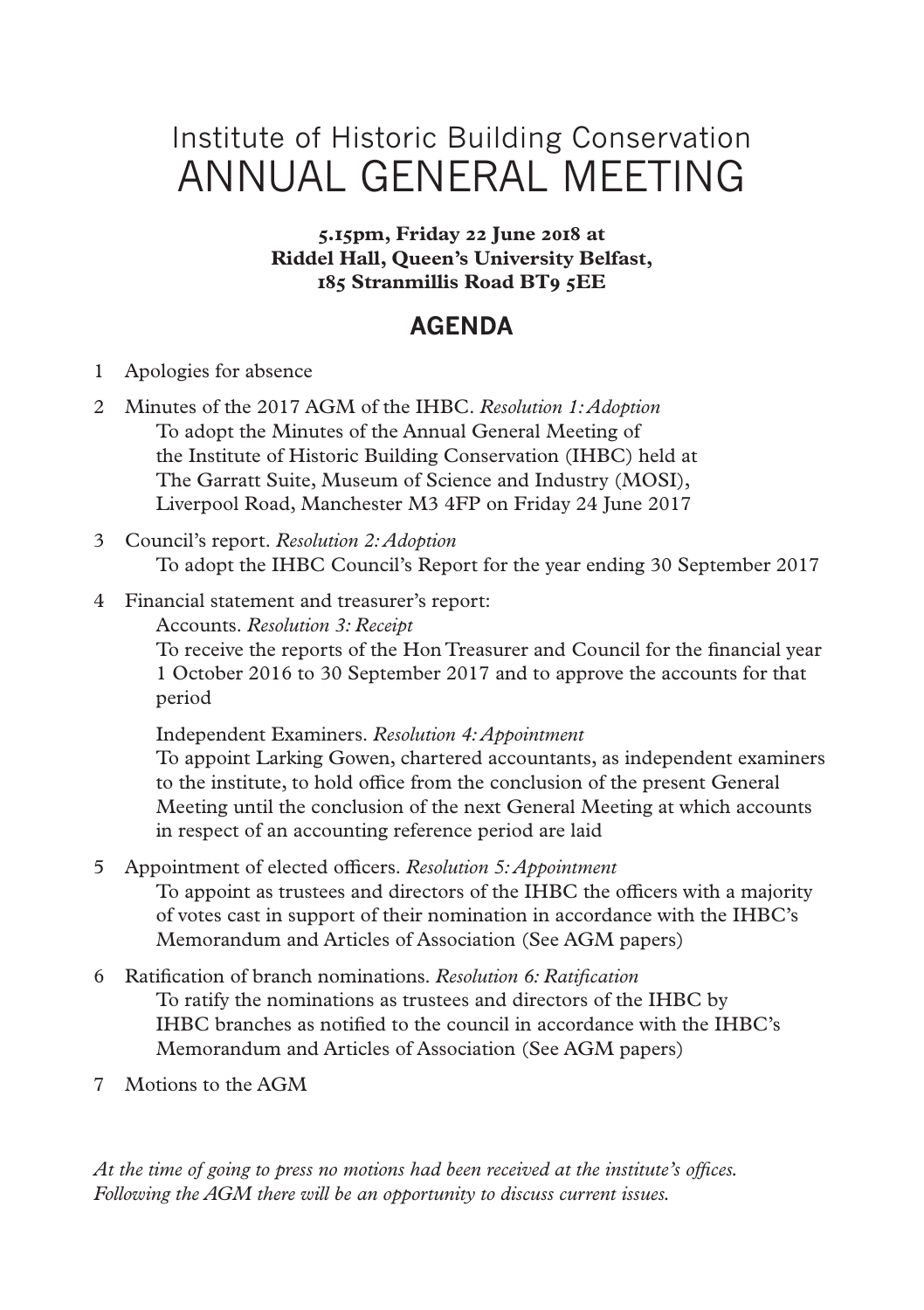## **THE INSTITUTE OF HISTORIC BUILDING CONSERVATION**

#### **www.ihbc.org.uk**

Registered as a charity in England and Wales number 1061593 and in Scotland number SC041945 Company Limited by Guarantee Registered in England number 3333780 Registered Office: Jubilee House, High Street, Tisbury, Wiltshire SP3 6HA

**PRESIDENT** 

David McDonald Email president@ihbc.org.uk

#### **CHAIR**

James Caird Email chair@ihbc.org.uk

#### **IHBC SECRETARY**

Jo Evans Email ihbcsecretary@ihbc. org.uk

## **COMPANY SECRETARY**

Lydia Porter Email secretary@ihbc.org.uk

#### **DIRECTOR**

Seán O'Reilly Email director@ihbc.org.uk

#### **BUSINESS OFFICE**

Jubilee House, High Street, Tisbury, Wiltshire SP3 6HA Tel 01747 873133 Fax 01747 871718 Email admin@ihbc.org.uk

These documents were prepared by the IHBC's National Office.

## **CONTENTS**

| Trustees' report for the year ending<br>30 September 2017                                                                                                                                                                                                            | 2  |
|----------------------------------------------------------------------------------------------------------------------------------------------------------------------------------------------------------------------------------------------------------------------|----|
| Summarised accounts for the year ended<br>30 September 2017                                                                                                                                                                                                          | 12 |
| Appointment of officers and ratification<br>of branch representative nominations                                                                                                                                                                                     | 14 |
| Motions to the AGM                                                                                                                                                                                                                                                   | 15 |
| Minutes of the Annual General Meeting<br>of the Institute of Historic Building<br>Conservation (IHBC) held at The<br>Garratt Suite, Museum of Science and<br>Industry (MOSI), Liverpool Road,<br>Manchester M3 4FP on Friday<br>24 June 2017 and the matters arising | 16 |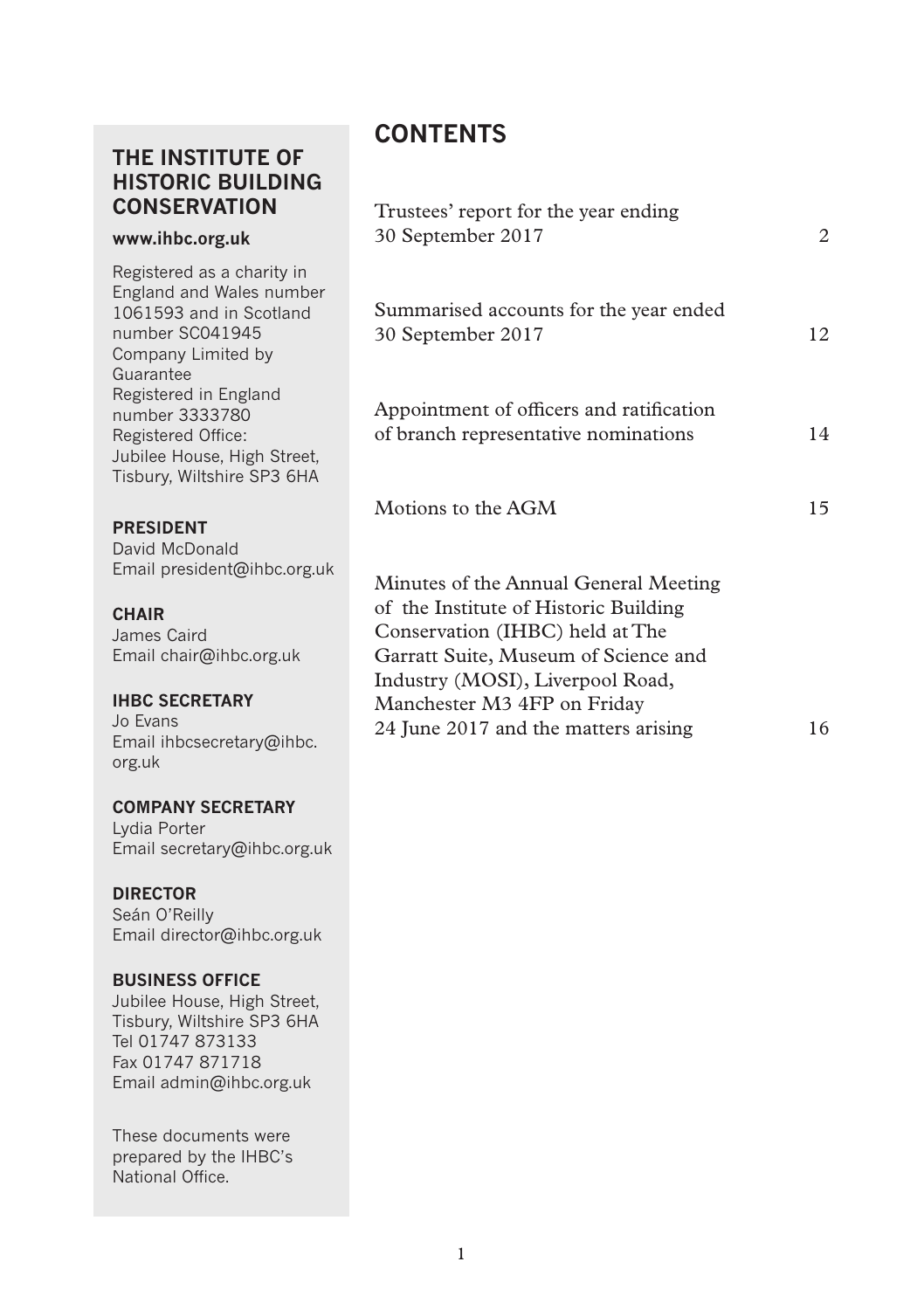# **TRUSTEES' REPORT**

## **OBJECTIVES AND ACTIVITIES**

The IHBC is a company and a charity registered in England and Scotland, and exists to promote, for the benefit of the public, the conservation of, and education and training in the conservation and preservation of, buildings, structures, areas, gardens and landscapes which are of architectural or historical value in the UK insofar as it lies within the duties and responsibilities of any person whose principal professional skills are to provide specialist advice in such conservation and preservation.

#### **The IHBC's key activities are:**

- setting standards for, and improving education and training in, conservation practice
- raising the profile of conservation and promoting it in economic and social regeneration
- supporting excellence in all aspects of conservation, both in the identification, analysis, repair and reuse of historic buildings and in new design in historic settings
- stimulating debate on how the role of conservation should develop
- organising training events and further developing the branch network to encourage the continued exchange of information between practitioners locally as well as nationally

## **ACHIEVEMENTS AND PERFORMANCE**

In the year to September 2017 the IHBC has maintained a high level of activity, impact and influence across the wide range of interests that shape our built and historic environment, its care and conservation. Operational capacity had been reduced for much of the period due to the temporary absence of our key part-time staff member who leads on training, Kate Kendall. However, our newest recruit, branch and events support officer Carla Pianese, successfully delivered on many of the management duties that consequently fell to her. This meant that our services were only partially reduced for the year.

At the same time, a period of cautious expansion, represented most obviously by staff recruitment and enhanced consultant support, has been eased off. This reflects both the impact of that expansion on our reserves, a substantial reduction in one of our core income-generating activities, our 'Jobs *etc.*' service, which fell by about one third on the previous financial year. Consequently, our operational response to that contraction, as noted below, necessarily dominates our plans for the coming year.

The benefits of our investment in staff and consultant support, when it was possible, have been substantial. Not only did we address inevitable interim shortfalls in operational capacity, such as staff leave, but also because new staff and consultants learned how to undertake tasks both old and new. Previously, restricted access to such back-up capacity and skills had been identified as one of the most serious risks faced by the organisation, so the skills expansion and diversification arising from our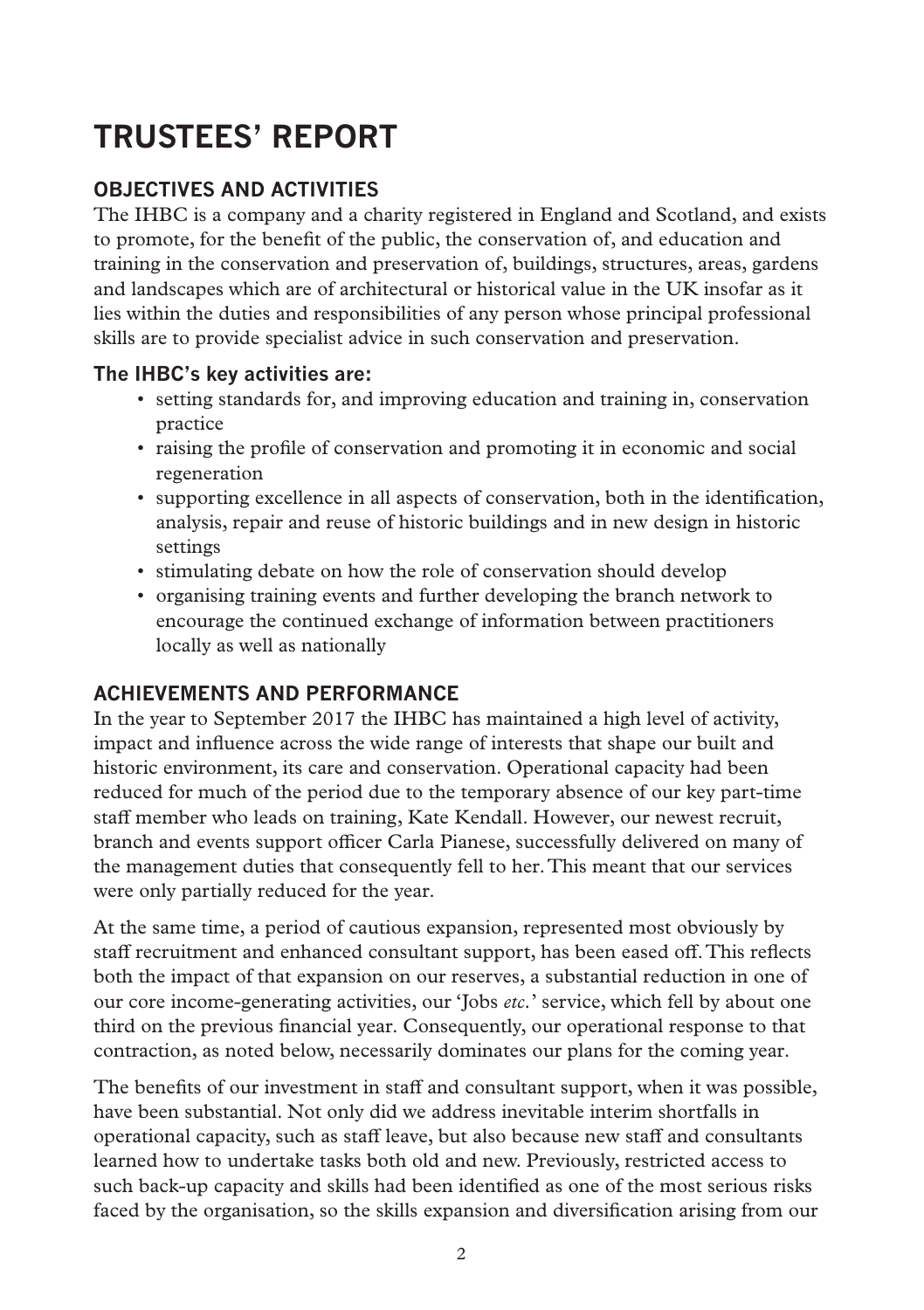investment in personnel have significantly reduced this most critical of threats.

Carla Pianese's appointment as a support for branches also demonstrated the extent to which the operations of our active volunteers remained at the heart of our institute's planning during expansion, in line with our corporate planning. A parallel focus on membership support was represented by Kate Kendall's active role in leading training and guidance on membership applications through our Membership Application Training Event (MATE) sessions – recommenced towards the end of the financial year and now evolving to include private sector service providers. The bedding-in of a new membership category, Associate IHBC (AssocIHBC) meant that these efforts could be tied to the most practical of outcomes for early career applicants, conservation accreditation. With the Associate category we could now welcome more concise application forms from aspiring Associates. Being focussed on a single discipline, the development of Associates also helped underpin the distinctiveness of our interdisciplinary approach to conservation standards, and its unique alignment with ICOMOS's 1993 conservation training *Guidelines*, a feature highlighted in two other important developments.

First, we published our new joint *Conservation Professional Practice Principles*, the production of which was led by Dave Chetwyn, Communications Secretary and past-chair, and produced with the Civic Voice, England's membership body for civic trusts, and the Historic Towns and Villages Forum (HTVF). More than any standard the IHBC has produced or supported, this concise statement successfully bridged practice standards across our pan-disciplinary membership, while also framing our planned development of more detailed interdisciplinary practice standards.

The informal encomium offered from one of our most distinguished members on this production says all that is needed here: 'It is most impressive: concise, pertinent, comprehensive and no jargon. I have been a member of the RICS, RTPI for longer, and practiced for five years as an architect, but none of those bodies has produced anything as useful and relevant. Well done to those responsible…'. Both partner bodies in the production – representing the widest professional engagement (HTVF) and public interest (Civic Voice) in heritage – circulated copies to their members, reflected the document's accessible expression of its sophisticated content while also extending awareness of our individual and collective charitable objects.

Second, new research into accreditation programmes in lead professional bodies, carried out by the Council on Training in Architectural Conservation (COTAC), for Historic England, confirmed the IHBC's distinct and distinguished place in that landscape. Significantly, it registered the IHBC as the only heritage-specific body operating ICOMOS-compliant accreditation. Although the need for re-accreditation remains a concern for those more familiar with legacy concepts of professional bodies and accrediting their own niche practice areas, we are confident that in the coming years, the unique strengths of the IHBC's own inter-disciplinary approach to the quality assurance of conservation practice will be better appreciated and more effectively recognised.

Regardless of any such legacy issues, support for our focus on membership services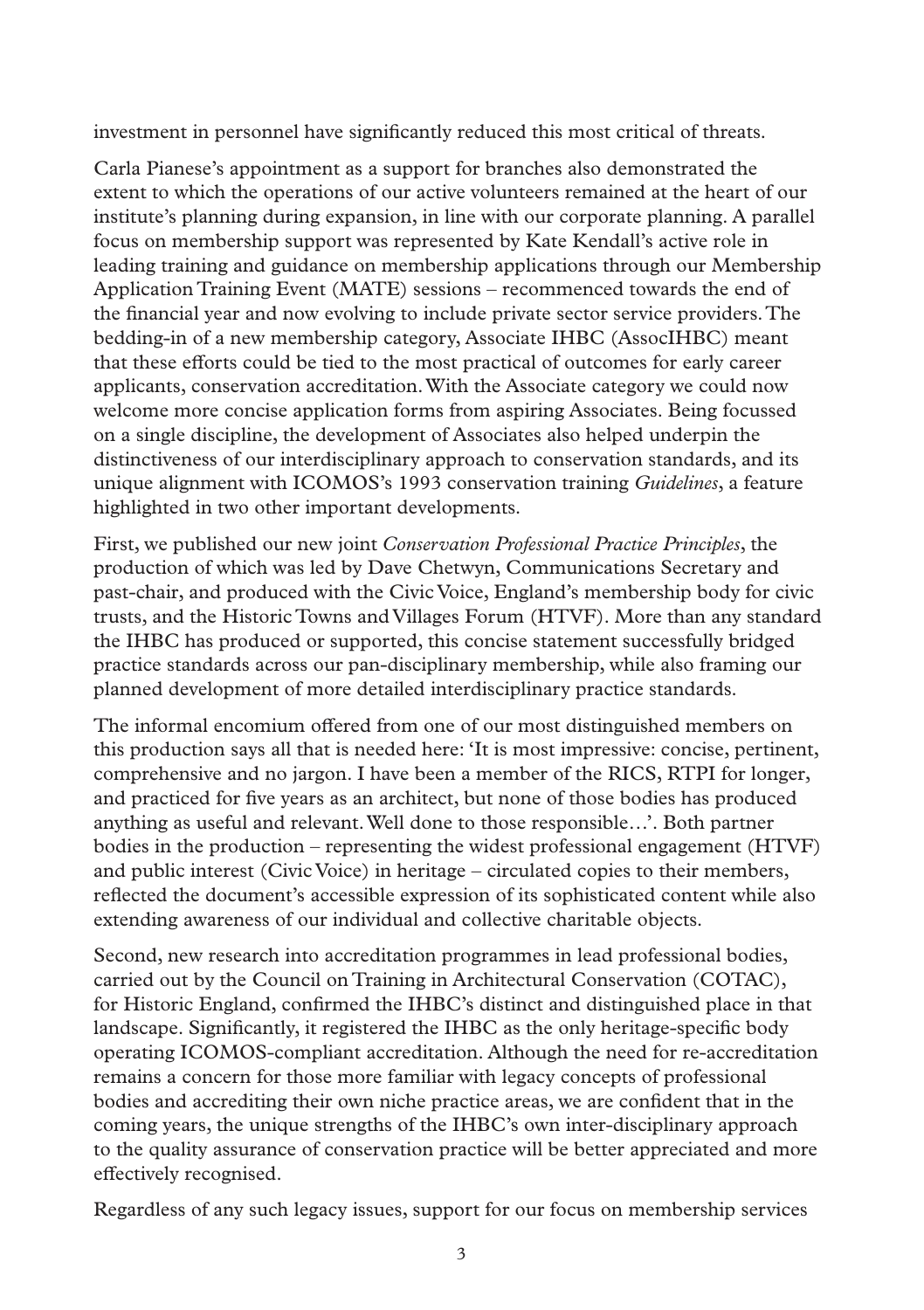and operational modernisation has been reaffirmed regularly, not least in the high regard for our ongoing exploration of more modern governance forms and structures. Developing under the title IHBC+, this initiative was best captured by past-president Trefor Thorpe, at its inception in December 2014, as a process of 'experimental evolution'. Following that IHBC+ framework has let us promote an even higher level of member input and volunteering, notably through our twice-yearly Council+ forum, while also enhancing the rigour of our trustee oversight through more regular meetings using online services. We have also extended capacity with new roles complementing our constitutional posts - continuing the appointment of our first vice president, past-chair Mike Brown - and established a new, flexible and accessible volunteer-led resource to extend the reach of our national and branch committees, our IHBC Groups, nascent as yet perhaps, but full of potential.

We have also commenced development of a formal International Strategy, the lack of which, to date, might seem unduly complacent in an organisation that celebrates its global foundations in standards and models offered by ICOMOS and the World Bank. Again, although early days, and starting first with a simple voicing of an aspiration to articulate such a strategy, progress here has been very positive. As with our Council+ and IHBC Groups, the continued opportunities opened up by initiatives tied to IHBC+ suggest another priority for the coming year: integrating the strengths of IHBC+, especially its flexibility to respond to a rapidly changing working environment, into the next constitutional update, scheduled to commence during the term of the current corporate plan, before 2020.

By building on the capacity offered by our members as practitioners and volunteers, these enabling and streamlining strategies consolidated our presence and profile during the year across the complex array of sectors most relevant to conservation outcomes: heritage and culture; construction, development and regeneration, as well as education and environment, among many others. Our affirmation of inclusive membership and volunteer support had other valuable impacts too. Membership numbers in recent years had reached a plateau of about 2,200, but, as aspired to in our last report, we consolidated the 2,400 target for our membership list during the year. Such numbers ebb and flow, especially as we occupy the slipstream of so many mainstream activities, but our investment in volunteer support and new membership structures has rejuvenated interest in the IHBC as a professional institute.

The potential of the IHBC's voluntary local training and education network was, as ever, most evident in the central role played by the host and lead in another exemplary annual school in Manchester in June, our North West branch. Once again delegates offered a ringing endorsement of the school's success in delivering high-quality, practice-based continuing professional development. Themed around transport infrastructure, investment in the school's own infrastructure – not least one of the most impressive of venues we have used for our annual dinner in recent years, and certainly the most high-tech – added an especially welcome progressive touch to the ethos of the IHBC in the 21st century.

Such achievements – on a smaller scale – were echoed across many branches during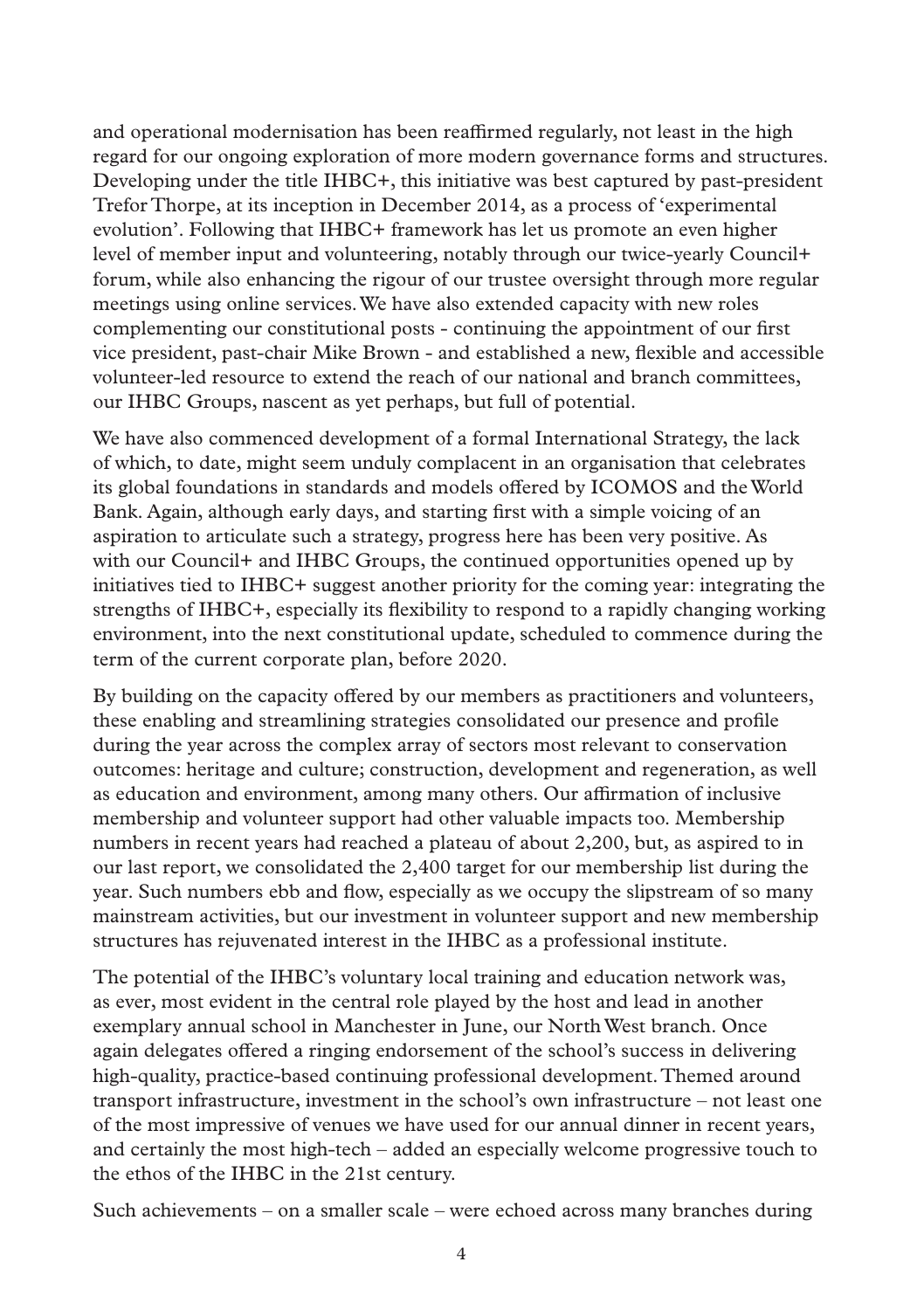the year, as each continued its unique brand of local support, networking and training, only some of which can be listed below. That energetic support on the ground, alongside the new national engagement encouraged by Council+, helped hugely too in the continuing expansion of digital networks, as we added another 2,000 members across our core social networks by the end of the financial year, to pass 16,000. That is in addition to our own web users, where we have an average  $300,000$  page visits each month (peaking in May  $2017$ ) – or some  $3,600,000$  a year - across all our websites. Further reach was achieved on the IHBC Conservation Wiki which, through our Designing Buildings Wiki service partner, brings twiceweekly email updates to its (then) c7,000 and more registered users from across the development, construction and related sectors, often including IHBC news and links.

Our support for our own linked corporate conservation practices, HESPR, has seen less dramatic numerical changes, but that has not made us any more cautious about enhancing investment there: promotion continued in the *Yearbook*, as well as online, with updated branding across the dedicated website. We have also promoted the service and its members at national and local events, as well as with the links on our accredited members' online listing, and by softer initiatives such as including fliers about HESPR (and IHBC) in the extensive circulation by partners of our joint *Conservation Professional Practice Principles*, mentioned above. Supported further through the weekly bulletins of business tenders, and with promotion reinforced by 'top picks' in the Friday NewsBlog service as well as by other cross-promotion – including securing recognition in national heritage agency policy documents – we have in place as sophisticated and integrated a low-cost promotion and support for the HESPR service as members could fairly expect.

Adding more to the IHBC's profile, objectives and brand were other strands that built on earlier work, such as concluding disbursement of the IHBC's Conservation Areas 50th Anniversary Celebrations awards fund and the renewal of the IHBC Conservation Wiki Home page, and the refinement of the dual Marsh Awards, for retired IHBC members contributing to their communities, and Successful Learners, all reported on more fully in our NewsBlogs and other communications. In fact, it is our new communications strategy, also launched on the NewsBlogs, that has taken centre stage in refining many of our ongoing operations, to help add value to our existing operations with minimum additional costs. Developments here are still in their early stages, but are especially useful in focussing efforts on extending reach and impact across more familiar operations, such as our *Yearbook* and *Context*, although impacts may be more properly evaluated in our report next year.

While there is much to celebrate, some internal initiatives have progressed less successfully, notably our valued, but exceptionally complicated, quality assurance model for local authority conservation services, which has, for want of a better phrase, stalled. We hope to review that more substantially in the coming months. External working environments also remain challenging – both for the IHBC and our members. Economic landscapes across the UK continue to plague us with a legacy of underinvestment in local conservation services and corresponding practice standards and regulations; much of our policy landscape in England still finds it difficult to distinguish between archaeology and conservation, despite the distinctions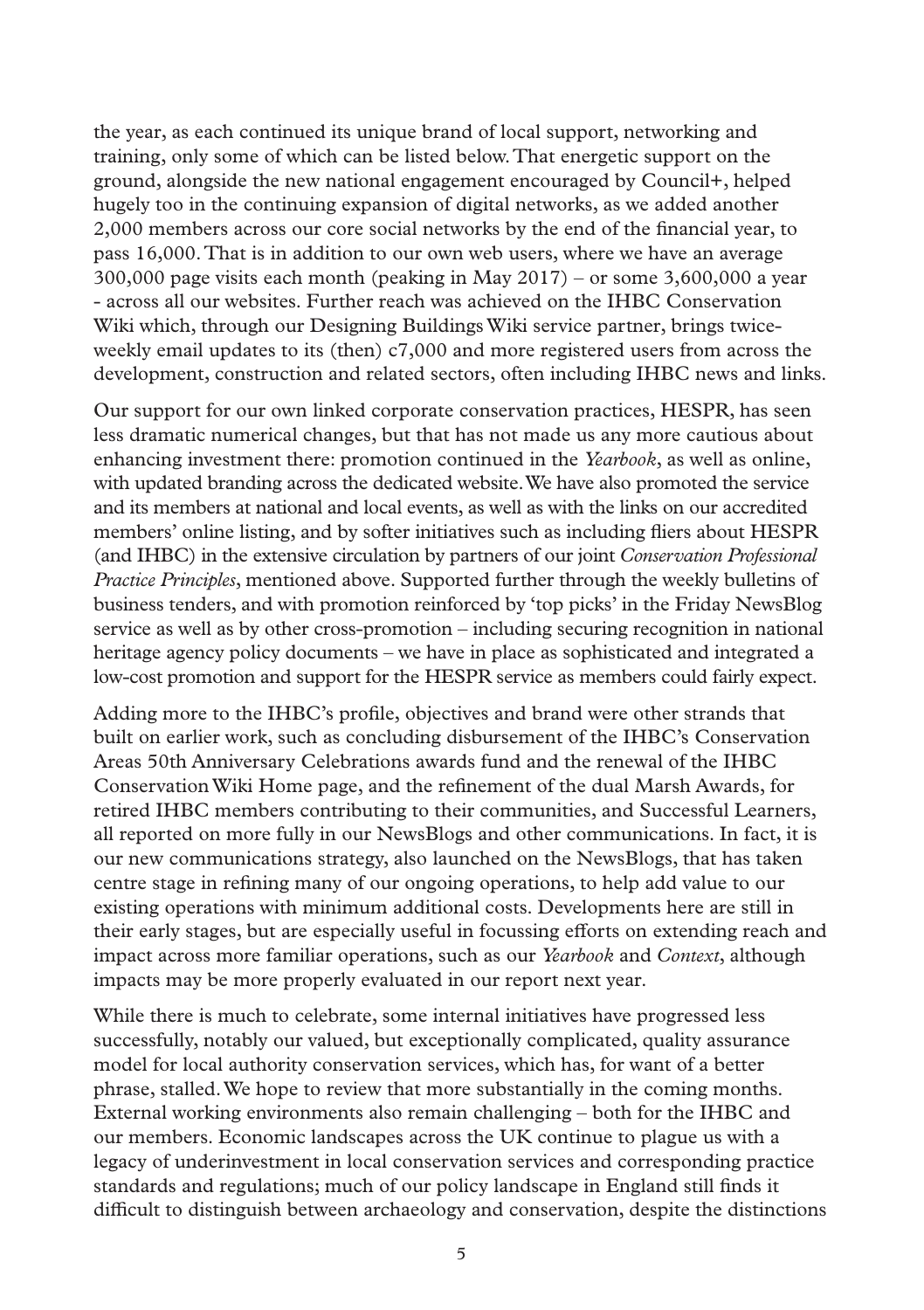agreed in the memorandum of understanding between ourselves and the CIfA; while the political landscape, regardless of perspectives on plans, is recognised by all for its confused and confusing – and by extension, distracting – topography. For small charities such as ourselves, with (sadly) still niche objectives and (happily) ambitious aspirations, a precautionary approach is the only sensible option for the coming year.

Outside these wider concerns, the successful activities documented above still represent only the tip of an iceberg, as witnessed both by the notes below and the ongoing operations that are so familiar they easily pass notice, at least until they go wrong!

Equally, we are still also developing new ideas based on our current operations, to ensure that we continue challenging ourselves as much as we expect our members to challenge themselves. These include a programme of online branch and volunteer support and engagement evolving out of our Branch Connection Days, tied to a promotional document; a support programme for our HESPR companies, to engage better with our private sector members and their needs, that might echo our Connection Day models, and ongoing plans for a new style of committee-led and branch-supported training.

We have also continued our leading role in addressing built and historic environment conservation practice needs and issues across the UK: our branches continue to deliver a unique body of local training and networking on the ground; our 'IHBC Jobs *etc.*' data roundup for the 2016-17 financial year recorded job opportunities linked to a minimum of some  $c_f$  at  $7$  million of total annual costed salaries, which although substantially down on the previous period, still marked out this service both as a core sector resource as well as an income generator for us; our annual local government survey for England continued; our publications and our networks (digital and membership) all expanded; our consultations panel has maintained its high standard of public service, engaging in such critical areas as curtilage, while our support for early career members has been enhanced with a new one-year-free offer for students on IHBC recognised courses, and members that face an immediate 'crisis' can avail of a light touch one-year-free membership offer so as to make sure our administrative processes don't make their crisis any worse.

Resources launched in more recent years also continue to address recognised needs, including our Research and Guidance Notes, led by consultant Bob Kindred; the members' Toolbox designed to address and offer easy access to any more specialist support; training resources and programmes such as our SelfStarter, of which the MATE sessions are a key manifestation, and of course the Caring for your Home website.

As ever, the board of trustees – our constitutional council - offers its special and sincere gratitude to the many volunteers, supporters, consultants and staff who have all contributed to our vast work programme over the year. We also note too that, whether offered through our national committees, Council+, or within branch operations, consultants services or overtime, the added capacity volunteered by our members is all that ensures that the IHBC serves as a such a cost-effective voice for our professional standards, offering essential benefits to the sector while remaining accessible and affordable to our most financially challenged members.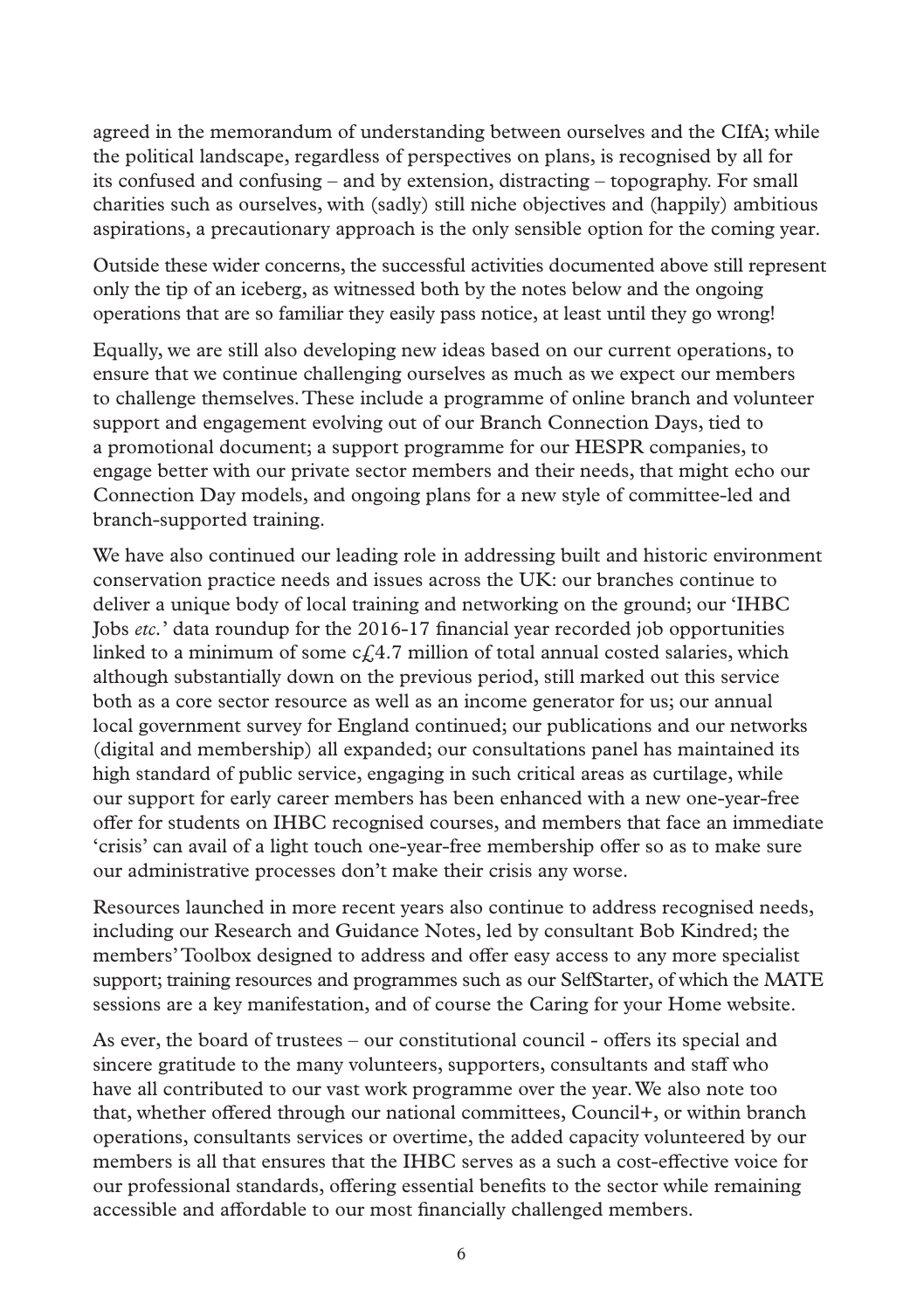We can summarise some more of our recent achievements in line with our corporate plan as follows:

## **HELPING PEOPLE**

- Maintained and enhanced our publicly accessible web-based suite of information and advisory services, now with some 30,000 pages, covering news, guidance, events, branches, publications, jobs and our conservation service providers listing, **HESPR**
- Delivered continuing improvement in access to and quality of services, including the continuation of the annual school bursary programme, open to all, under the guidance of Bob Kindred
- Maintained links with national and third sector interests and partnerships, including through the annual school and with strategic bodies such as The Heritage Alliance, Built Environment Forum Scotland (BEFS) and the Joint Committee of National Amenity Societies (JCNAS), as well as more informal groupings and collectives, such as in England, the Historic Environment Forum (HEF) and the Heritage 2020 sector initiative; on Scotland's evolving Historic Environment Strategy, and, perhaps most important for our members on the ground, the ongoing legislative changes in Wales where our branch there continues to play an important role
- Maintained and enhanced connections to construction sector and heritage-related interests notably with:
	- continued links with the mainstream players in the construction sector, including the Council on Training in Architectural Conservation (COTAC), with which we are progressing a Memorandum of Understanding modelled on that with the CIfA, and through the 2018 *Yearbook*
	- representation ongoing on other critical lead bodies, including the National Planning Forum with IHBC past-chair Dave Chetwyn serving as vice-chair
	- links with relevant sector bodies such as Civic Voice, Historic Towns and Villages Forum, Architectural Heritage Fund, Heritage Trust Network and many more
- Maintained public access to our services, including our digital social networks such as the IHBC's LinkedIn group, carrying IHBC-specific news from the NewsBlog as well as jobs; the NewsBlog archive itself, as well as online editions of *Context* and the IHBC's Conservation Wiki service which included a new home page as well as a dedicated icon link from our own home page.

## **HELPING CONSERVATION**

- Continued branch operations, capacity and support through:
	- funding and investment guided by annual business plans
	- adding capacity for volunteers, with a new branch and events support officer
	- branch-focused meetings to support membership applications
	- branch web pages, and,
	- board meetings and the development of the IHBC+ infrastructure of governance, including our Council+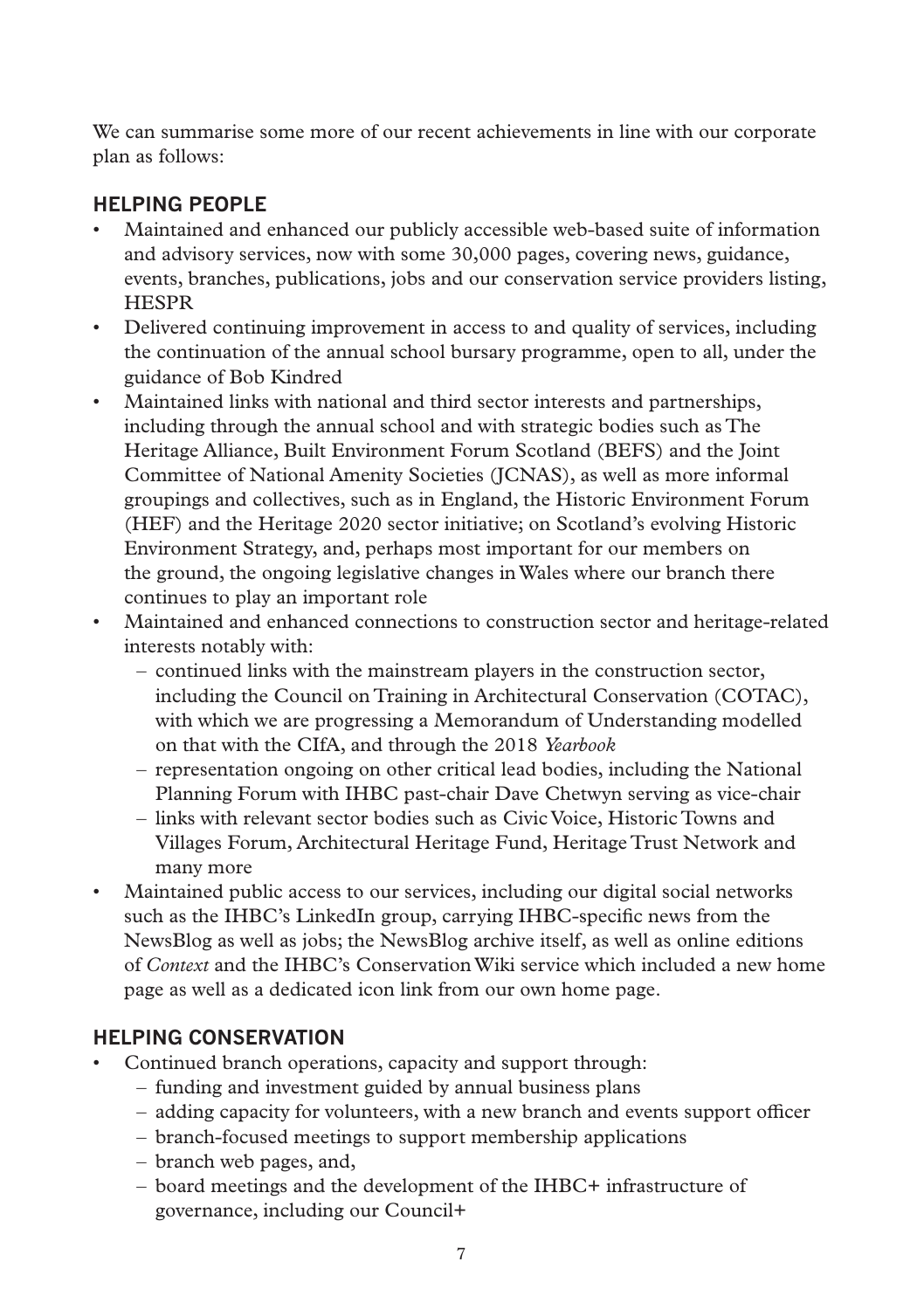- Maintained our high standards of professional publications, including our journal, *Context*, and themed *Yearbook*, while also extending online access to the journal notably through an enhanced strategy of online and social media promotion underpinned by our new communications strategy
- Continued to explore formal standards in conservation through advocacy, partnership and consultation, including promoting the British Standard for Conservation, BS 7913, by investing in a new run of our hard-wearing IHBCbranded and reduced-price copy, while also engaging in challenging discussions on the development of new apprenticeship training schemes
- Extended that development of standards with the publication and circulation including to the Urban Design Group - of the *Conservation Professional Practice Principles*, produced jointly with the HTVF and Civic Voice
- Some 17 major consultation responses on our behalf, with numerous others considered or benefiting from our advice, support and input
- Continued development of a quality assurance assessment process linked to an IHBC quality mark, comparable to the IHBC's recognition of conservation courses
- Maintained the substantial education and training programmes and resources offered across our branch network as detailed on our national and branch web calendars, now supplemented by our MATE application support sessions
- Concluded a strategic pilot for such support through the training programme for Secretaries and staff on the Church of England's Diocesan Advisory Committees (DACs)
- Continued our Gus Astley Student Award programme and website, with successful submissions selected by the judge for the 2016 Award, David Trench, CBE FCIOB, with annual school places and costs covered for selected submissions, while also securing as judge for the 2017 award Carole Souter CBE, now Master of St Cross College, Oxford and former chief executive of the National Heritage Memorial Fund and Heritage Lottery Fund (HLF).
- Maintained our conservation course recognition programme, and continued our sector support with the Conservation Course Connection Day
- Extended our State of the Sector analysis through the survey of England's local authority conservation services, funded by Historic England
- Consolidated support for the profile and operation of inter-disciplinary skills in conservation through our Associate level of membership.

## **HELPING CONSERVATION PROFESSIONALS**

- Maintained support for specialists seeking full IHBC membership, including preregistration assessment and online listings of accredited members, both Full and Associate members
- Continued the experimental evolution of our governance under the IHBC+ banner as discussed above
- Maintained our UK-wide pan-membership advisory forum, Council+
- Supported the recognition and operation of professional standards across our membership by:
	- continuing our successful promotion and testing of CPD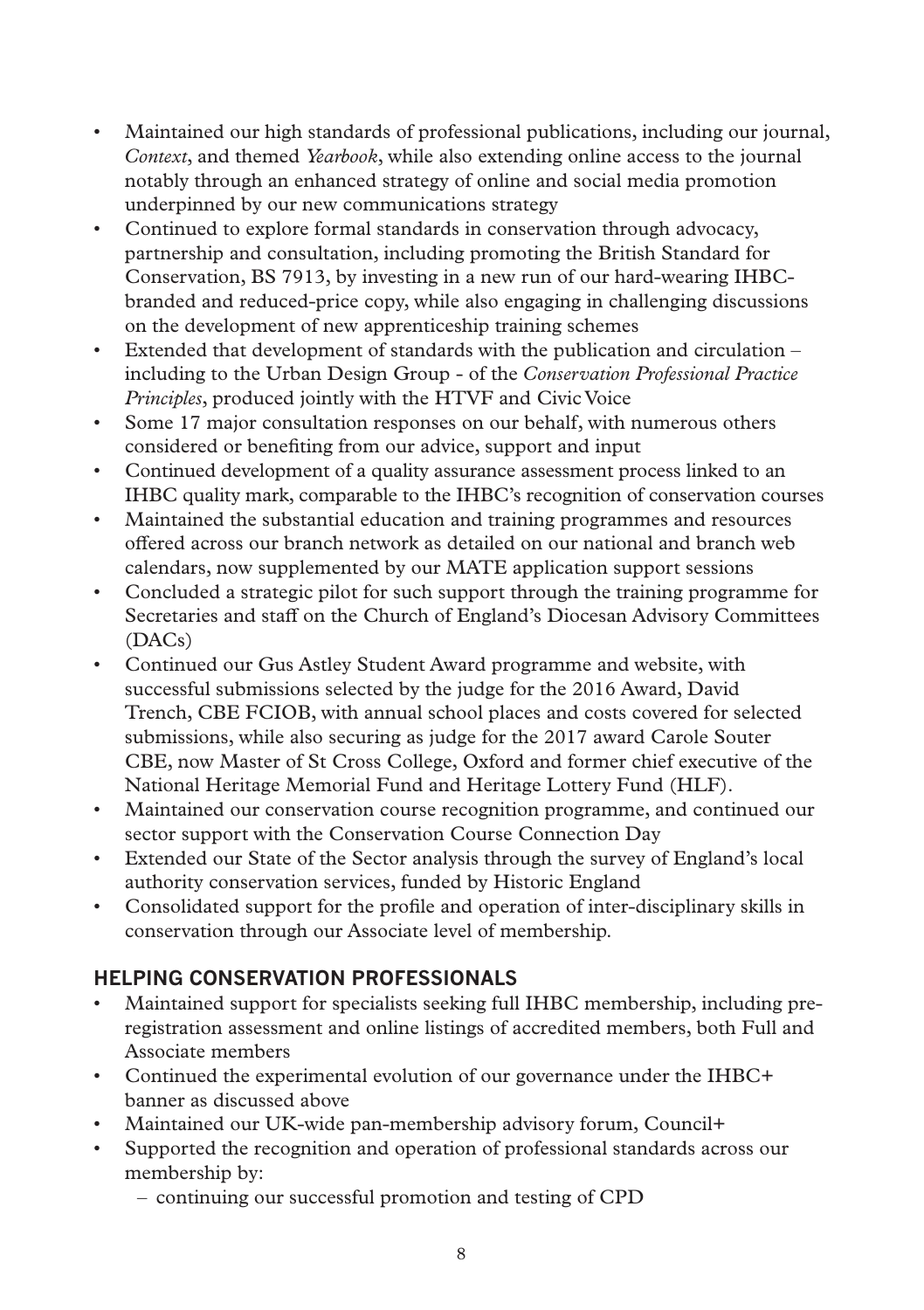- maintaining and further refining our disciplinary procedures
- initiating the draft of our own principles of conservation practice
- Enhanced membership services and benefits that include:
	- extending online and digital access to benefits and member support
	- promoting membership on the IHBC's list of specialist conservation practices, 'HESPR',
- Continued trustee oversight of corporate operations through the Action–Report– Monitor review for the monitoring new corporate plan, while consolidating our meeting programme of six board meetings a year, four of which are online.

## **FINANCIAL REVIEW**

#### **a. Going concern**

After making appropriate enquiries, the trustees have a reasonable expectation that the company has adequate resources to continue in operational existence for the foreseeable future. For this reason they continue to adopt the going concern basis in preparing the financial statements. Further details regarding the adoption of the going concern basis can be found in the Accounting Policies.

## **b. Financial review**

The gross incoming resources arising in the year amounted to  $\text{\textsterling}395,050$  (2016:  $£414,039)$ . Overall, the charity's expenditure exceeded its income by  $£14,697$ (2016:  $f(5,320)$ ). At the period end the charity had free reserves of  $f(283,861)$  (2016: £298,017). Free reserves constitute unrestricted funds not represented by fixed assets. The charity's reserves are sufficient to maintain levels well within our reserves policy of six months of expenditure.

Recognising the reduced reserves and signs of growth in the economy, the trustees are easing back on allocating excess reserves to aid investment in growth, services and member benefits, consolidating recent appointments, but still with a view to underpinning and generating growth in the IHBC.

## **PLANS FOR THE FUTURE**

Current plans for the IHBC are encapsulated in our Corporate Plan 2015-20, CP20, approved at the IHBC's 2015 Annual General Meeting. For the year to come plans will focus on delivering the key actions. These include:

- responding to contractions in our core income stream, advertisements for jobs tied to our 'Jobs *etc.*' service
- extending support for our membership as well as the wider sector
- raising the profile of the institute, including in research, business and training
- delivering on the conclusion of our governance review, in line with our agenda for IHBC+, and including our continuing support for enhanced trustee oversight and member representation
- developing the infrastructure and profile of our trade operations with IHBC Enterprises.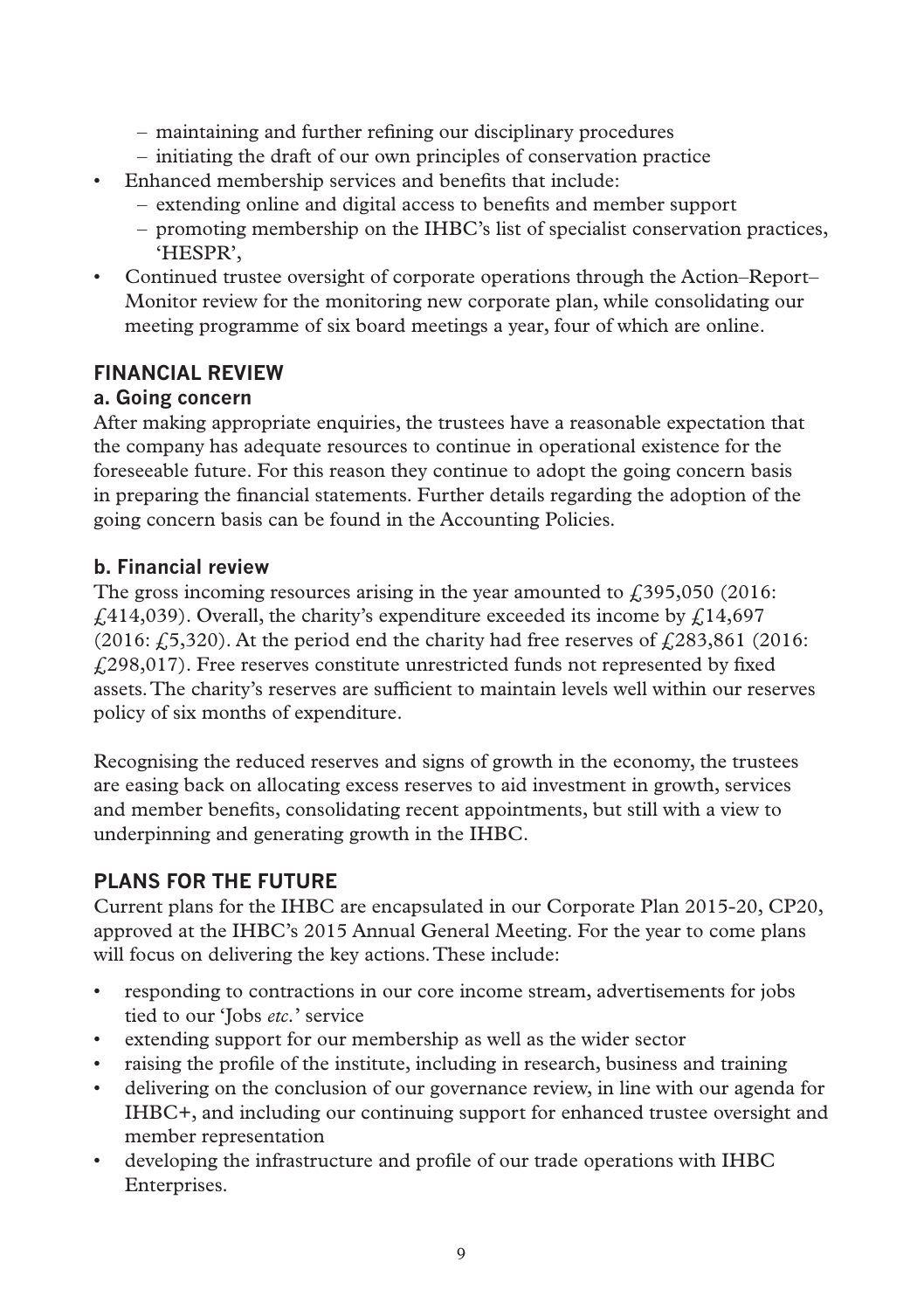## **STRUCTURE, GOVERNANCE AND MANAGEMENT a. Constitution**

The company is constituted under a Memorandum of Association and is a registered charity number 1061593 (England & Wales) and SC041945 (Scotland). The company was incorporated on 19 February 1997.

#### **b. Organisational structure and decision making**

The IHBC is governed by an elected council of trustees with up to 22 voting members consisting of up to nine elected officers (chair, vice-chair, secretary, treasurer and five officers serving as committee chairs) and up to 13 trustees appointed by branches.

Council is advised by non-voting officers co-opted by council, including the president, and by five committees, each led by its elected officer: Finance & Resources, Membership & Ethics, Education Training & Standards, Policy, and Communications & Outreach. These committees help oversee a range of advisory subcommittees, representatives and panels.

Council and committees are supported by a small national office executive team to manage operations, including the director, projects officer, administrator, learning education, training and standards (LETS) liaison officer, and branch and events support officer, alongside other operational support.

The trustees confirm that, in exercising their powers and duties, they have complied with their duty to have due regard to the guidance on public benefit published by the Charity Commission.

The institute is currently engaged in a process of 'experimental evolution' to test new forms and arrangements for its future governance under an initiative entitled IHBC+. While this means that new titles and additional advisory roles will be established, to help trustees better understand the impact of potential changes, no arrangements will conflict with the Memorandum and Articles of Association.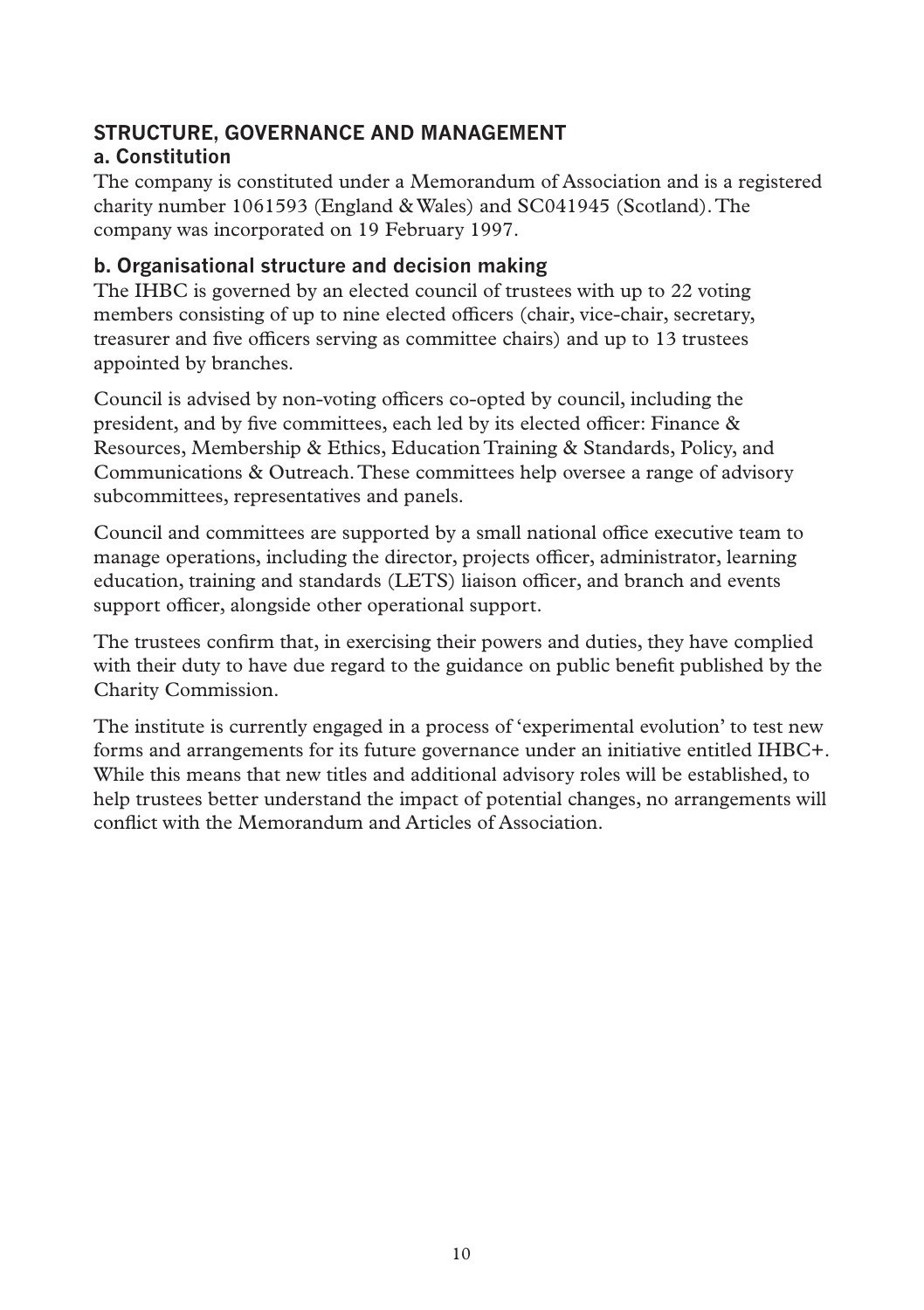## **TRUSTEES' RESPONSIBILITIES STATEMENT**

The trustees (who are also directors of Institute of Historic Building Conservation for the purposes of company law) are responsible for preparing the trustees' report and the financial statements in accordance with applicable law and United Kingdom Accounting Standards (United Kingdom Generally Accepted Accounting Practice).

Company law requires the trustees to prepare financial statements for each financial year. Under company law the trustees must not approve the financial statements unless they are satisfied that they give a true and fair view of the state of affairs of the charitable company and of the incoming resources and application of resources, including the income and expenditure, of the charitable company for that period. In preparing these financial statements, the trustees are required to:

- select suitable accounting policies and then apply them consistently;
- observe the methods and principles in the Charities SORP;
- make judgments and accounting estimates that are reasonable and prudent;
- prepare the financial statements on the going concern basis unless it is inappropriate to presume that the charitable company will continue in operation.

The trustees are responsible for keeping adequate accounting records that are sufficient to show and explain the charitable company's transactions and disclose with reasonable accuracy at any time the financial position of the charitable company and enable them to ensure that the financial statements comply with the Companies Act 2006. They are also responsible for safeguarding the assets of the charitable company and hence for taking reasonable steps for the prevention and detection of fraud and other irregularities.

This report is based on that approved by the trustees on 24 February 2018 and signed on their behalf, by James Caird, chair and trustee, and Kathryn Davies, vice chair and trustee.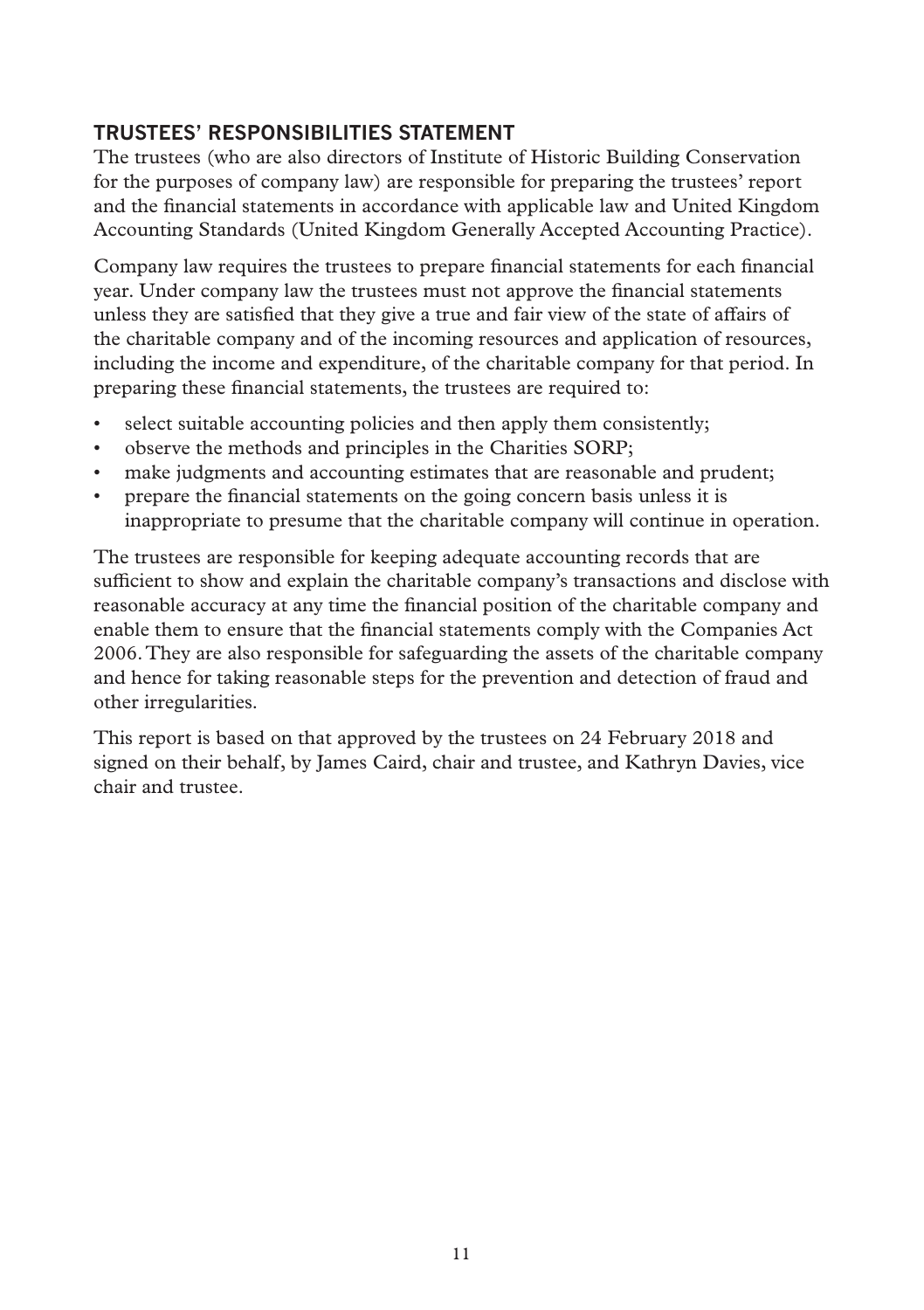## **SUMMARISED ACCOUNTS FOR THE YEAR ENDED 30 SEPTEMBER 2017**

#### **STATEMENT OF FINANCIAL ACTIVITIES (incorporating income and expenditure account) FOR THE YEAR ENDED 30 SEPTEMBER 2017**

|                                    | Unrestricted | Unrestricted |
|------------------------------------|--------------|--------------|
|                                    | Funds        | Funds        |
|                                    | 2017         | 2016         |
|                                    | £,           | £,           |
| Income from:                       |              |              |
| Charitable activities              | 343,604      | 326,712      |
| Other trading activities           | 11,851       | 8,687        |
| Investments                        | 39,595       | 78,640       |
| <b>Total income</b>                | 395,050      | 414,039      |
| Expenditure on:                    |              |              |
| Raising funds                      | 11,849       | 15,638       |
| Charitable activities              | 397,898      | 403,721      |
| <b>Total resources expended</b>    | 409,747      | 419,359      |
| Net income/(expenditure)           | (14,697)     | (5,320)      |
| Net movement in funds              | (14,697)     | (5,320)      |
| Total funds brought forward        | 309,375      | 314,695      |
| <b>Total funds carried forward</b> | 294,678      | 309,375      |
|                                    |              |              |

*All activities derive from continuing operations.*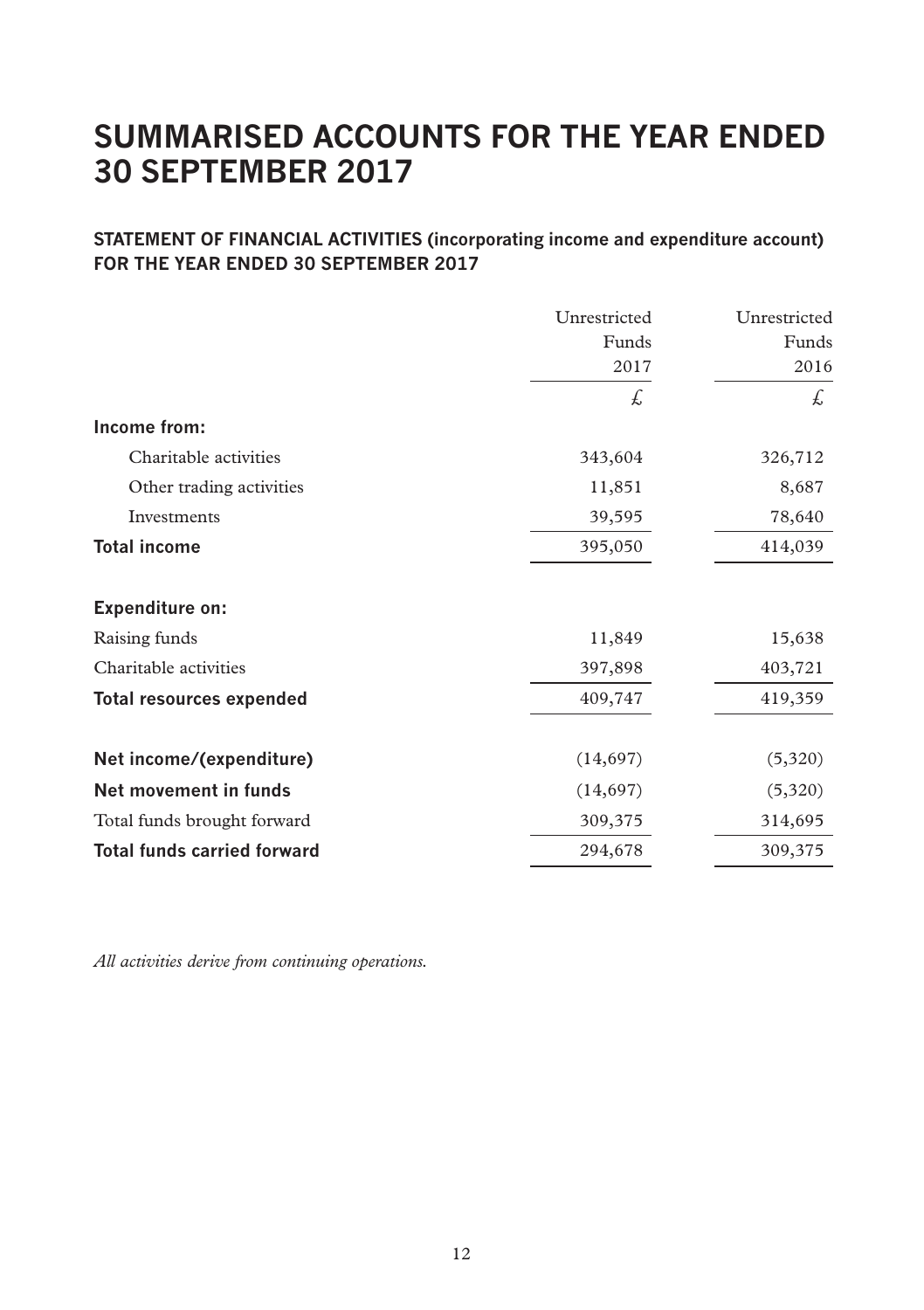#### **BALANCE SHEET AS AT 30 SEPTEMBER 2017**

|                                   |           | 2017    |           | 2016    |
|-----------------------------------|-----------|---------|-----------|---------|
|                                   |           | £.      |           | £,      |
| <b>Fixed assets</b>               |           |         |           |         |
| Tangible assets                   |           | 817     |           | 1,358   |
| Investments                       |           | 10,000  |           | 10,000  |
|                                   |           | 10,817  |           | 11,358  |
| <b>Current assets</b>             |           |         |           |         |
| Cash at bank                      | 276,632   |         | 257,641   |         |
| Debtors                           | 39,893    |         | 79,968    |         |
|                                   | 316,525   |         | 337,609   |         |
| <b>Creditors:</b> amounts falling |           |         |           |         |
| due within one year               | (32, 664) |         | (39, 592) |         |
| Net current assets                |           | 283,861 |           | 298,017 |
| Net assets                        |           | 294,687 |           | 309,375 |
| <b>Charity funds Unrestricted</b> |           | 294,687 |           | 309,375 |

These summarised accounts are an extract from the statutory annual report and accounts for the financial year ended 30 September 2017 which have been subject to an independent examiners' report issued by Larking Gowen LLP, chartered accountants.

Larking Gowen LLP has confirmed to the board that the summarised accounts are consistent with the annual report and accounts for the year ended 30 September 2017.

These summarised accounts may not contain sufficient information to gain a complete understanding of the financial affairs of the charity. The full annual accounts, the trustees' report and the independent examiners' report on those accounts may be obtained from Lydia Porter at the IHBC Business Office, admin@ihbc.org.uk.

The financial statements were approved by the board on 24 February 2018 and signed on its behalf by James Caird, chair and trustee, and Kathryn Davies, vice chair and trustee.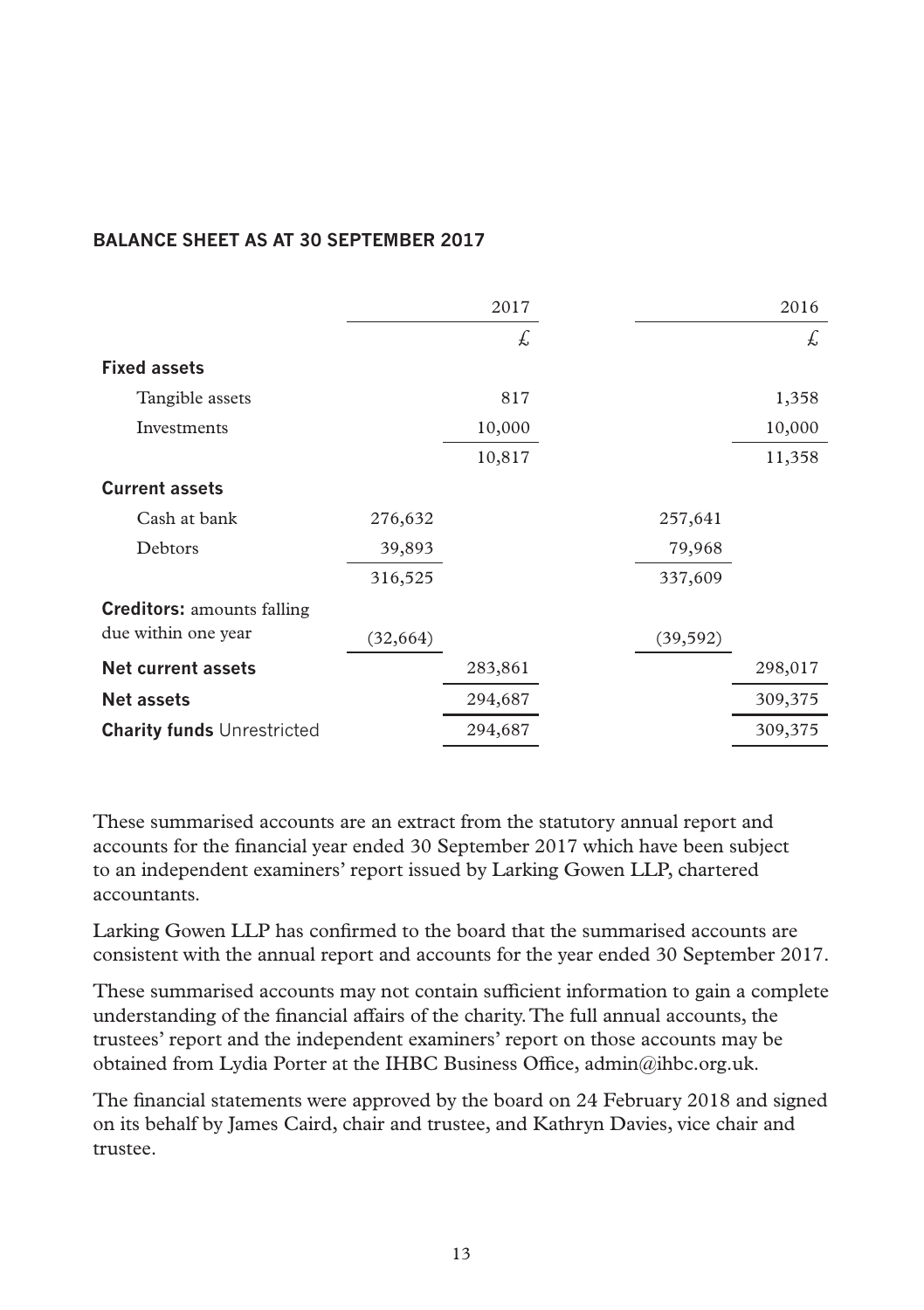## **APPOINTMENT OF OFFICERS AND RATIFICATION OF BRANCH REPRESENTATIVE NOMINATIONS**

#### **APPOINTMENT OF OFFICERS**

The following nominations have been received at the registered office of the Institute of Historic Building Conservation:

#### **Chair**

James Caird standing for re-election

**Vice Chair** Kathryn Davies standing for re-election

**Treasurer Jill Kerry** standing for re-election

#### **Education Secretary**

Andrew Shepherd standing for re-election

**Policy Secretary** Roy Lewis standing for re-election

## **Membership Secretary**

David Kincaid standing for re-election

#### **Communications &**

## **Outreach Secretary**

Dave Chetwyn standing for re-election

**IHBC Secretary** Jo Evans standing for re-election

## **RATIFICATION OF BRANCH REPRESENTATIVE NOMINATIONS**

At the time of going to press, the following members have been nominated by their branches as representatives on council. The meeting needs to confirm their nomination:

**Scotland** Paul Zochowski

**Northern Ireland** Ken Moore

**Wales** John Edwards

**North** nomination pending

**North West** Crispin Edwards

**Yorkshire** Matthew Bentley

**East Midlands** Rose Thompson

**West Midlands** nomination pending

**South West** nomination pending

**South** Alison Davidson

**South East** Sanne Roberts

**East Anglia** nomination pending

**London** Sheila Stones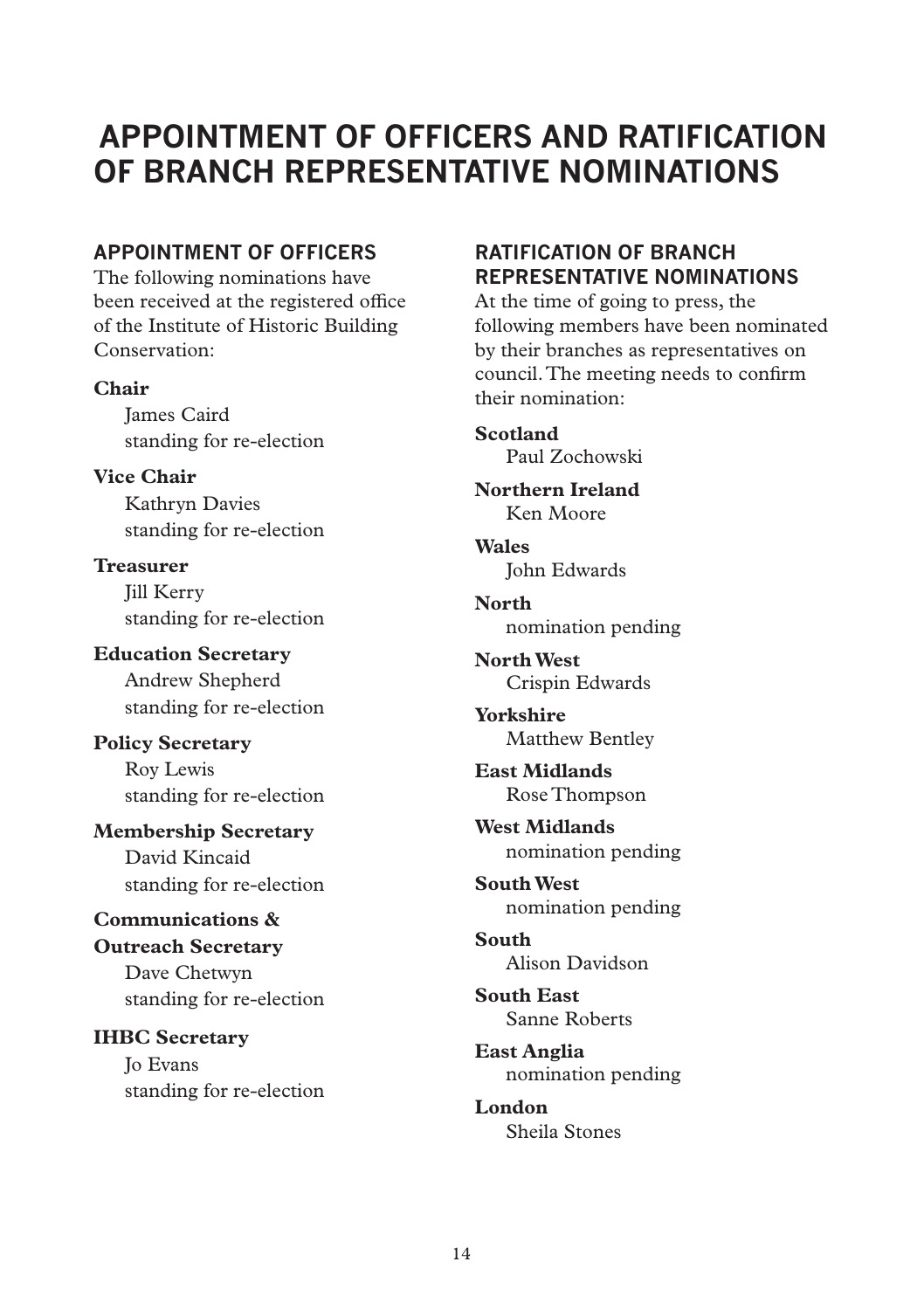# **MOTIONS TO THE AGM**

Motions to the Annual General Meeting must be made in writing to the secretary in the names of a proposer and seconder, both to be full members, at least 28 full days prior to the AGM.

Full details of the institute's AGM procedures are contained within Section 5 of the Articles of Association of the Institute of Historic Building Conservation (see under About IHBC, Business Papers, on the IHBC website).

At the time of printing these papers no motion has been received at the institute's offices.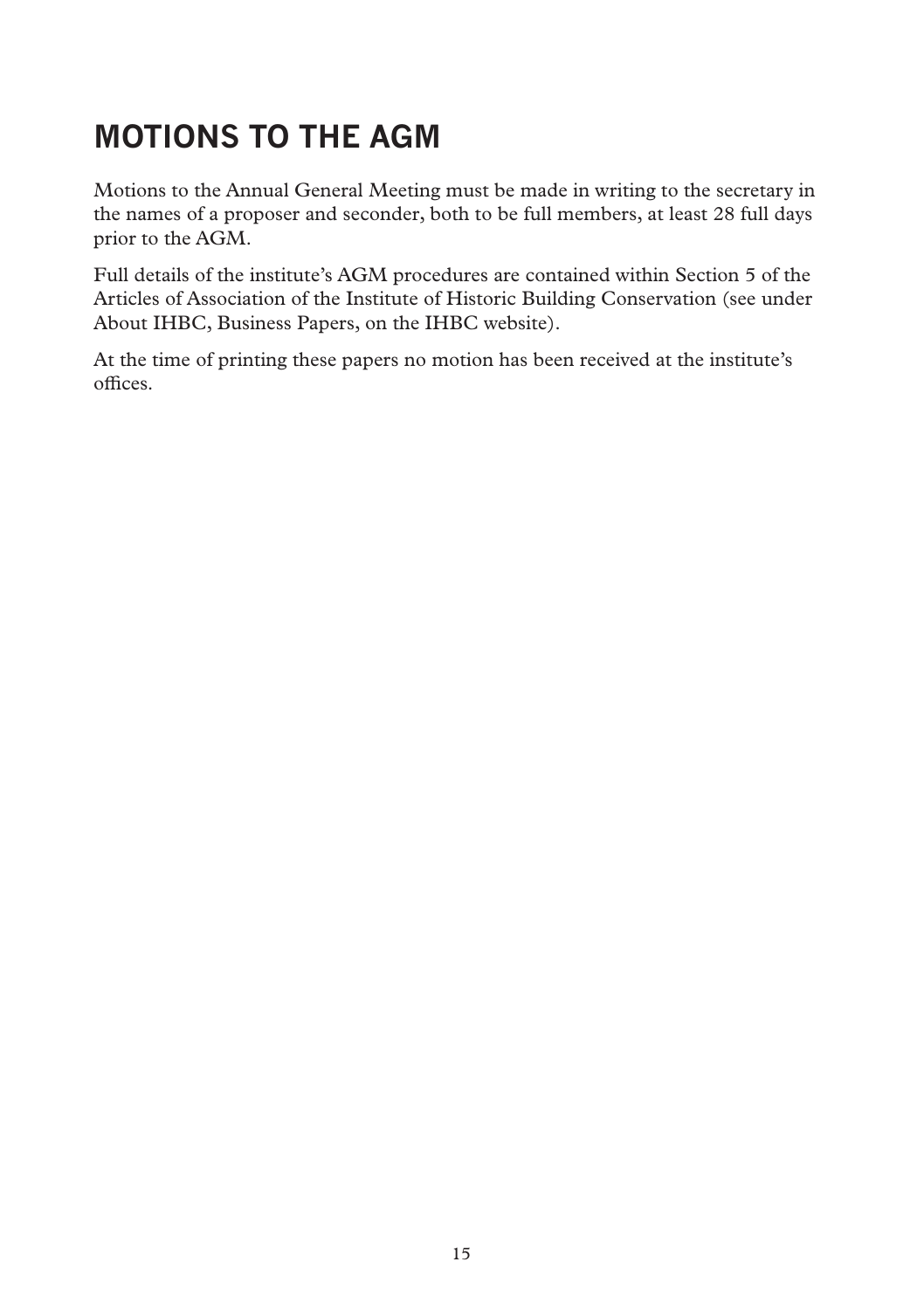## **MINUTES OF THE ANNUAL GENERAL MEETING OF THE INSTITUTE OF HISTORIC BUILDING CONSERVATION 2017**

**Held at The Garratt Suite, Museum of Science and Industry (MOSI), Liverpool Road, Manchester M3 4FP on Friday 24 June 2017**

#### **Chair: David McDonald, IHBC President**

#### **Present**

James Archer Graham Arnold Jen Austin Lauren Ayers David Blackburn Eddie Booth Mike Brown Adrian Browning Ken Burley James Caird Sheena Campbell Simon Cartlidge Dave Chetwyn Richard Clews Mark Clifford Richenda Codling Sara Croft Matthew Crook Alison Davidson Christine Davis Kathryn Davies

Crispin Edwards Jo Evans Cyllene Griffiths Paul Hartley Jack Haw Roger Higgins John Hinchcliffe Peter Hoey Lynda Jubb Maida Kaiser Kate Kendall **Jill Kerry** Bob Kindred Stephen Levrant Roy Lewis Andrew McClelland David McDonald Lisa McFarlane Richard Morrice Jose Murray Fay Newham

Fiona Newton Shaun Norman Seán O'Reilly Ashley Pettit Carla Pianese Lydia Porter John Preston Sean Rix Cheryl Roberts John Ruddy Michael Scammell Charles Shapcott Jonathan Smith Sheila Stones Adam Swan Rose Thompson Nicole Twort Emilie Wales Mark Watson John Whyard Katie Wray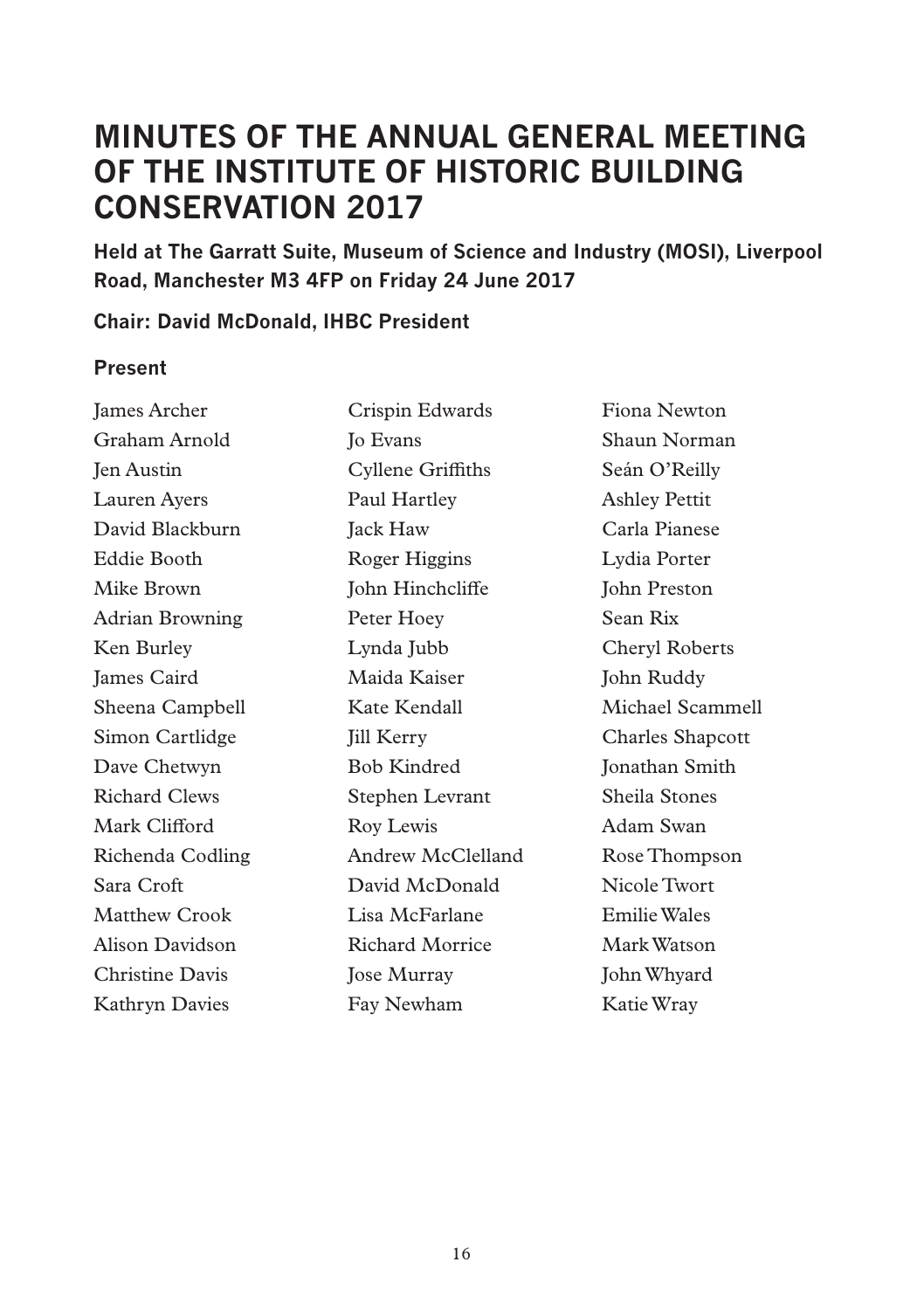#### **1 Apologies for absence**

| Malcolm Airs           | Julia Foster  | Dennis Rodwell  |
|------------------------|---------------|-----------------|
| Michael Atkinson       | Philip Godwin | Michael Rowan   |
| Marian Barter          | David Hayes   | Andrew Shepherd |
| <b>Matthew Bentley</b> | Alison Henry  | Alan Taylor     |
| Lucie Carayon          | David Lovie   | Kevin Toner     |
| Alastair Cochrane      | Deborah Mays  | Geoff Underwood |
| Diana Evans            | Sanne Roberts | Robert Walker   |

**2 Minutes of the AGM held on Friday 24 June 2016 and matters arising** The minutes were circulated prior to the meeting with the council's report and the accounts. The minutes were proposed by Mike Brown, seconded by John Preston and accepted by the meeting as an accurate record. The president, David McDonald (DMcD), then signed the minutes.

#### **3 Council's report**

James Caird (JC) referred the meeting to the report in the circulated papers. He drew the meeting's attention to a number of points. Increased capacity has been achieved in the national office through Carla Pianese's appointment as branch and event support officer and he thanked her for her work so far. Also noted was that the IHBC+, which aims to test more inclusive and diverse platforms for membership engagement, is open to any member so he encouraged feedback and if interested to get in touch. The *Conservation Professional Practice Principles* document that has been published jointly with Civic Voice and Historic Towns and Villages Forum was introduced at the day school by Dave Chetwyn and JC felt this will be a very useful document.

The report was proposed by Sean Rix, seconded by Eddie Booth and agreed by the meeting.

#### **4 Accounts for 2015–2016**

The treasurer, Richard Morrice (RM), introduced the accounts section of the papers. In accordance with Charity Commission guidance some reserves have been used to expand capacity within the national office, but the institute holds enough reserves to keep running for six months without income. Caution is needed going forward though until the fall out from Brexit is clearer. RM is standing down but will carry out company secretary duties for a few more months. The full accounts were available for examination in the papers but no requests were received. There were no questions.

Under Resolution 1 the accounts were recommended to the meeting, the approval of which was proposed by John Preston, seconded by Mark Watson and agreed by the meeting.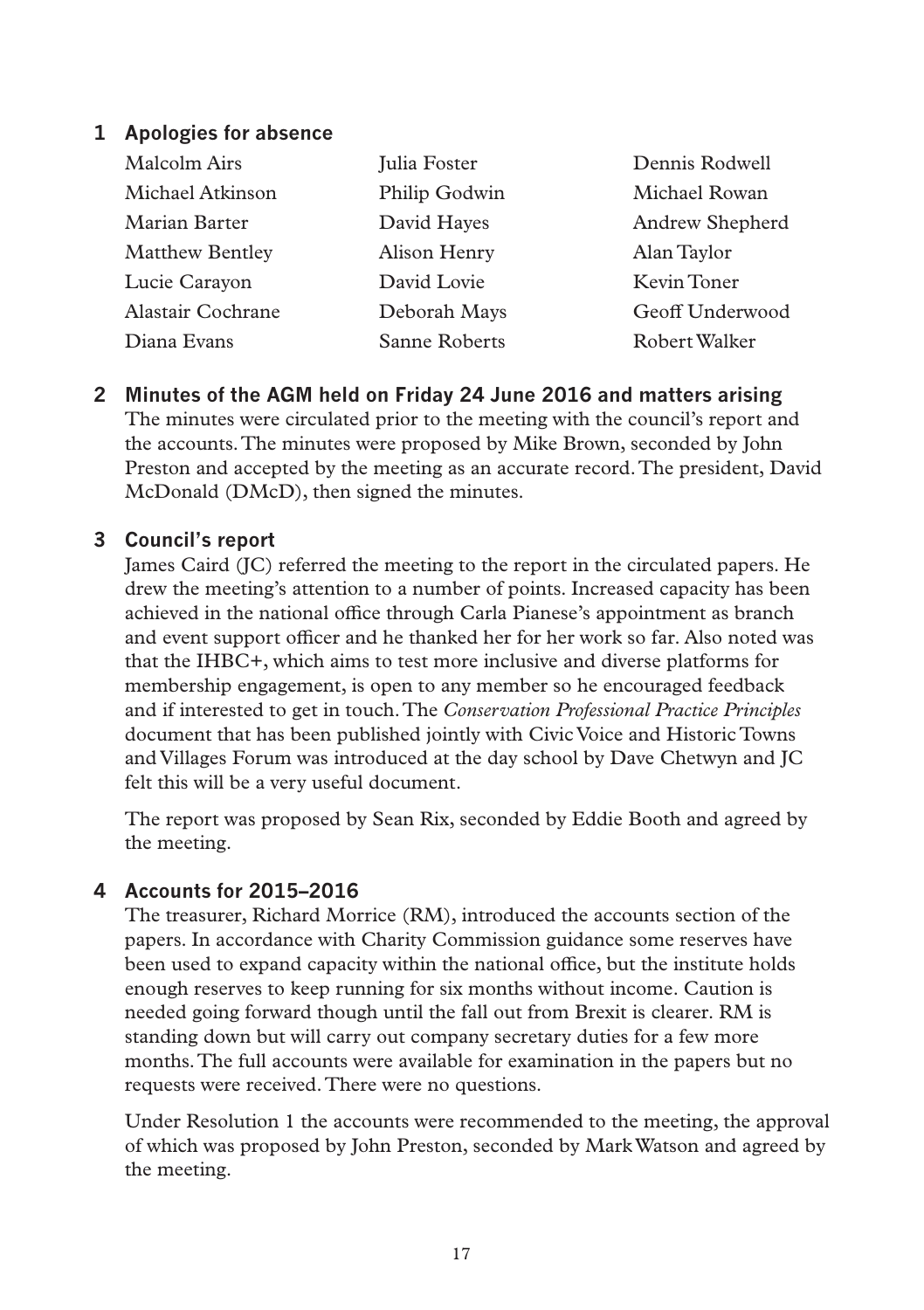Under Resolution 2 the appointment of Larking-Gowen Chartered Accountants as independent examiners was recommended, the approval of which was proposed by Richard Morrice, seconded by Crispin Edwards and agreed by the meeting.

#### **5 Election of officers**

Whilst most officers were standing for re-election there were a number of changes to the list of officers. RM was stepping down as treasurer, and Bridget Turnbull as education secretary.

Jill Kerry had been nominated as treasurer, and Andrew Shepherd as chair of Education, Training and Standards. Those standing for re-election are James Caird as chair, Kathy Davies as vice chair, Roy Lewis as policy secretary, David Kincaid as membership secretary, Dave Chetwyn as communications & outreach secretary and Jo Evans as IHBC secretary.

With these changes in place the posts of chair, vice chair, treasurer, education secretary, policy secretary, membership secretary, communications and outreach secretary and secretary to the IHBC were voted for en bloc, and were proposed by Bob Kindred, seconded by David Blackburn and agreed by the meeting.

#### **6 Ratification of branch nominations**

The nominations of branch representatives who are also trustees were also listed in the AGM papers. This meeting confirms the nominations by each branch AGM. There had been no nomination from six branches (Scotland, Northern Ireland, North, West Midlands, South West and East Anglia), and members were encouraged to come forward, get involved and feel more a part of the organisation. This offers the chance to learn different skills and gain good CPD. The nominations were dealt with en bloc, and were proposed by Katie Wray, seconded by Sara Crofts and agreed by the meeting.

#### **7 Motions to the AGM**

There were no motions. The constitution requires that 21 days' notice of a proposed motion is given in advance of the AGM therefore motions from the floor cannot be taken at the meeting. However, any issues can be raised in the open discussion following completion of formal business.

#### **This completed the official business of the Annual General Meeting. This was followed by an open discussion.**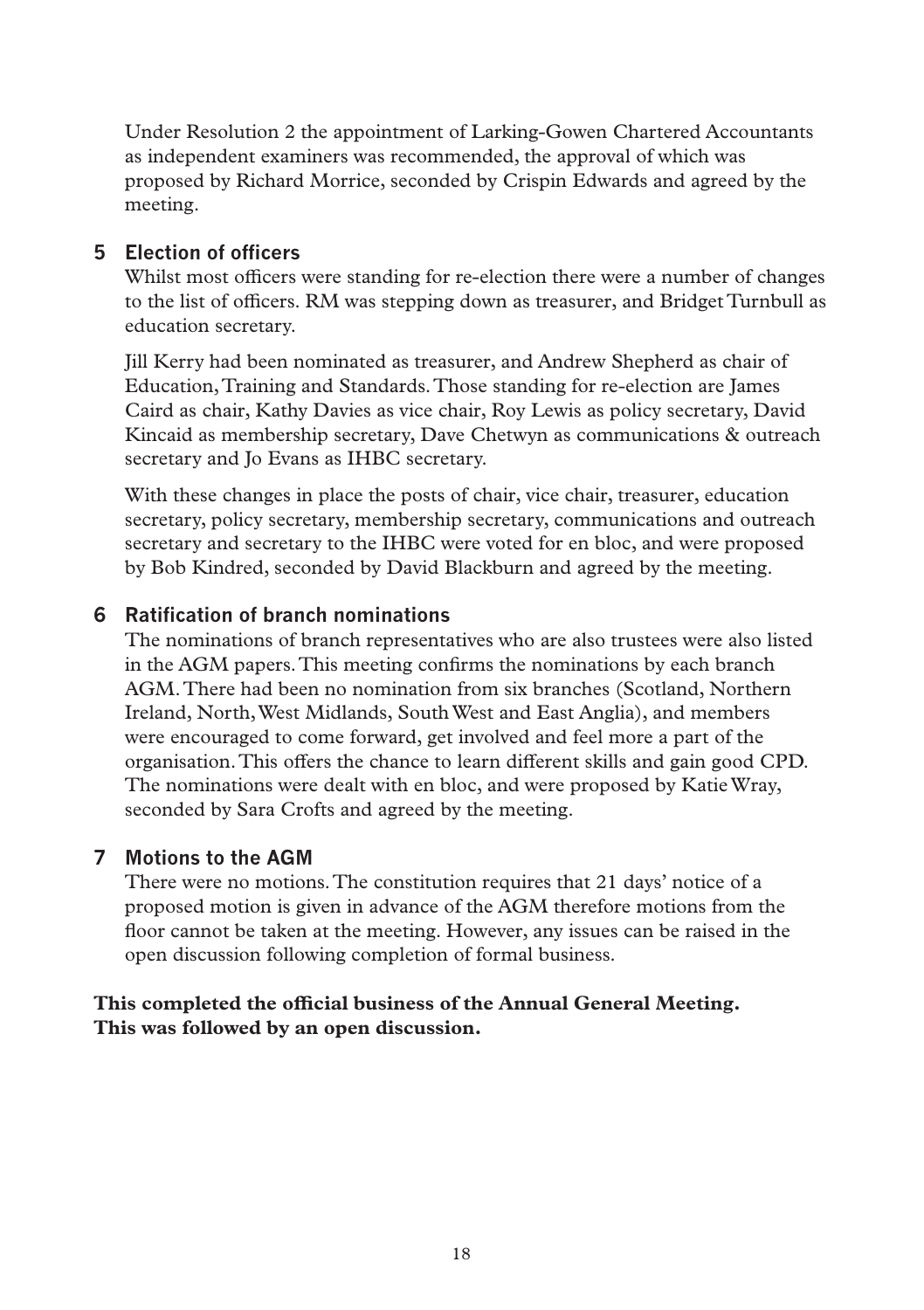#### **8 Other business**

- 8.1 The president thanked those that had stood down this year. Bridget Turnbull had taken over from him as education secretary and had achieved much, including forging closer links between the ETS committee and the forthcoming schools, particularly the upcoming Belfast school in 2018. Bridget was thanked for her work. Richard Morrice has held a number of offices for IHBC and prior to that was part of the ACO. The president explained that, if his volunteer time were to be calculated in monetary terms the amount would be huge. As an employee of Historic England there has been potential for conflicts of interest but he has always managed to steer the right line between employer and professional institute. RM responded that volunteering for the institute has been a complete delight and that the work of the institute is very important. He will continue to help in low-key roles regarding governance and the institute's constitution.
- 8.2 The issue of trustees not coming forward from branches was discussed. Alison Davidson noted that the idea of being a trustee was putting people off from coming forward to be branch reps. Whilst having fewer trustees is not a problem from the point of running the institute it may not be good from the point of inclusiveness although Council+ can address that concern. JC said that the institute's solicitors have recommended having 8-10 trustees, actively mapping trustee's skills and succession planning. Over the coming months these things will be considered starting with mapping trustee skills. BK asked if trustee training was provided and SOR confirmed that it was offered, but not developed as often as it might.
- 8.3 John Preston drew the meeting's attention to the new guide on wall insulation published by the Sustainable Traditional Buildings Alliance. He is convenor of the IHBC's green panel and STBA heritage sector chair.
- 8.4 DMcD thanked those who work tirelessly for the institute, trustees, branches, committees, conference organisers, staff and consultants who all have a part to play in making it a success. He particularly thanked the national office for all its hard work, together with the branch organising committee for a very successful annual school and to Ela Palmer for chairing the day school.

#### **The meeting closed at 6.05pm.**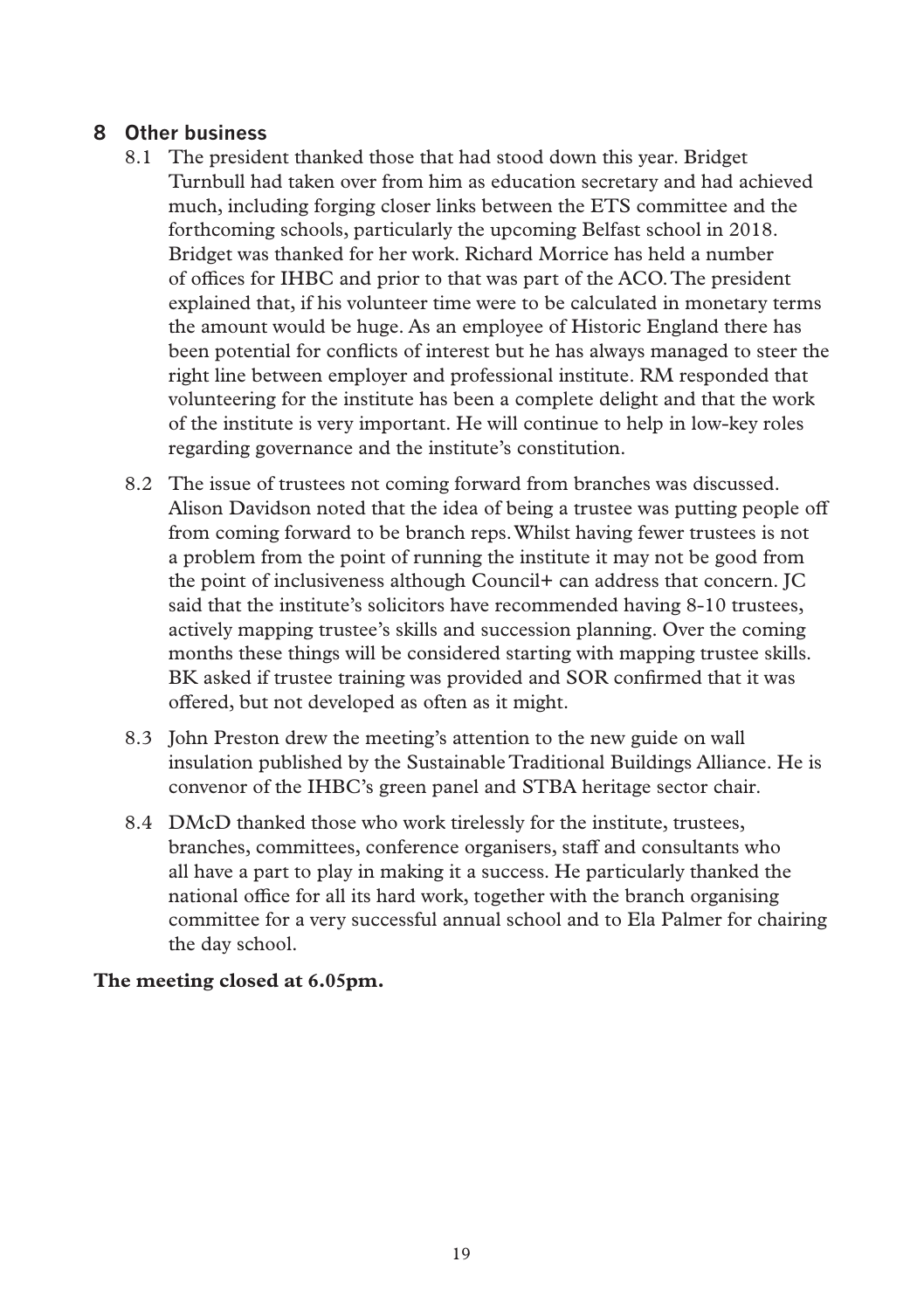# Coming up next IHBC ANNUAL SCHOOL NOTTINGHAM 2019

 $\overline{a}$ Thursday 4th–Saturday 6th July 2019 Day School Friday 5<sup>th</sup> July 2019 nottingham2019.ihbc.org.uk